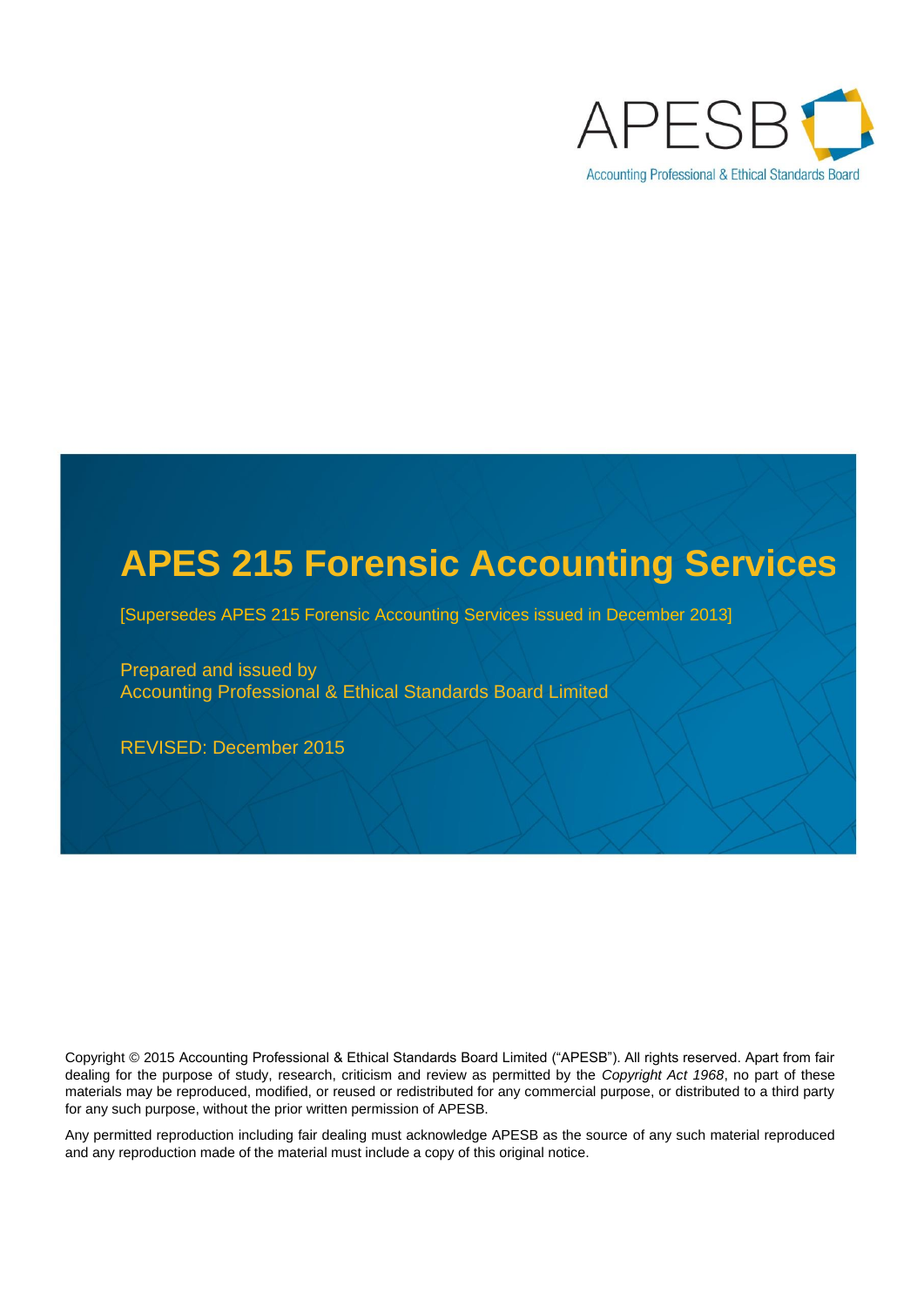# **Contents**

#### **Section**

| <b>Public interest</b><br>Professional Independence<br>Professional competence and due care<br>Confidentiality |  |
|----------------------------------------------------------------------------------------------------------------|--|
|                                                                                                                |  |
|                                                                                                                |  |

*Conformity with International Pronouncements*

*Appendix 1: Facts, assumptions and opinions Appendix 2: Decision Tree to determine the type of Forensic Accounting Service Appendix 3: Examples of Forensic Accounting Services Appendix 4: Summary of revisions to the previous APES 215 (Issued in December 2013)*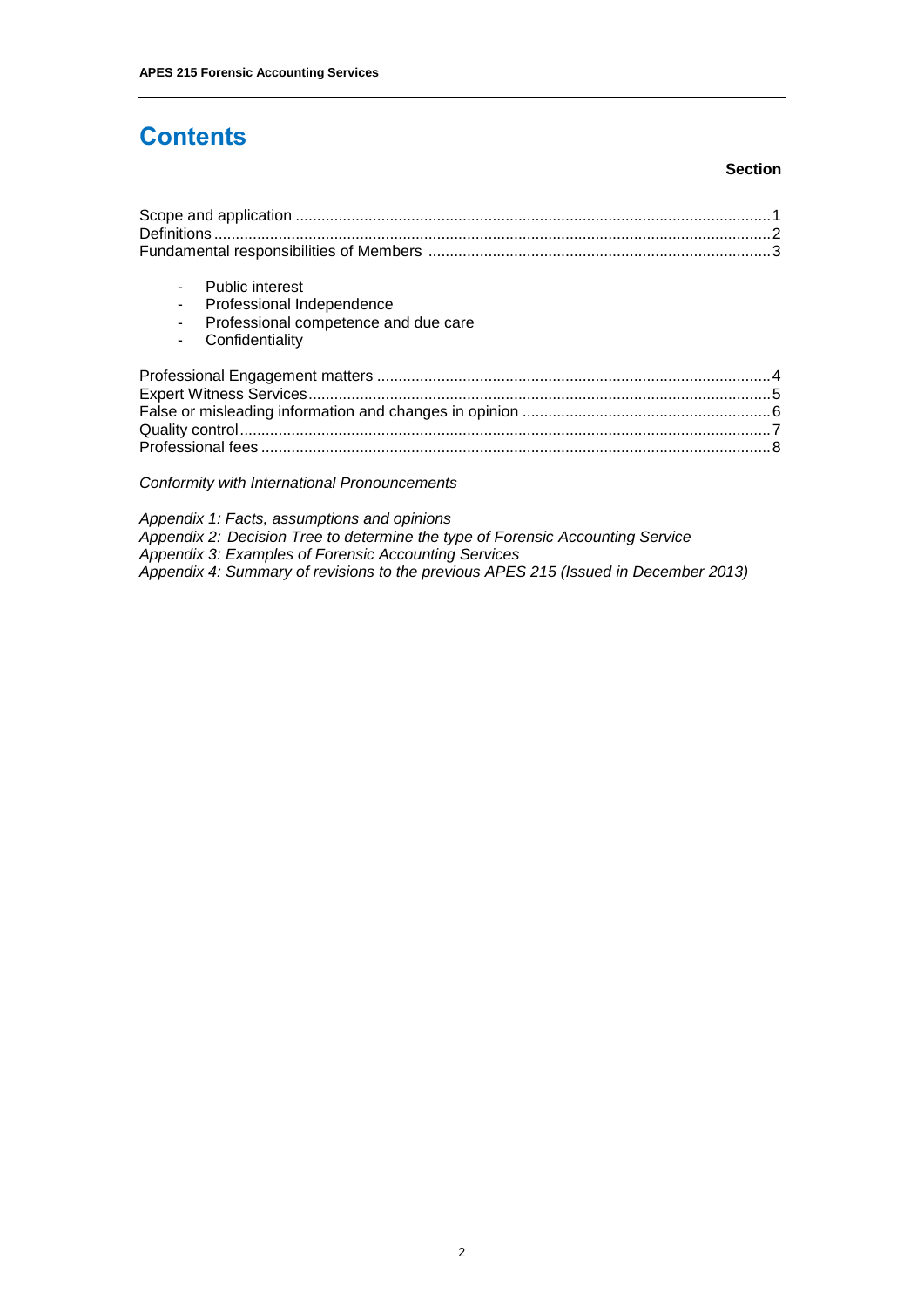## **1. Scope and application**

- 1.1 The objective of APES 215 *Forensic Accounting Services* is to specify a Member's professional and ethical obligations in respect of:
	- the provision of a Forensic Accounting Service to a Client or Employer;
	- the types of Engagement or Assignment that are a Forensic Accounting Service;
	- applicable Independence requirements;
	- relationships and the provision of other Professional Activities that create threats to compliance with the fundamental principles;
	- the obligations of a Member who provides an Expert Witness Service and the required disclosures in the Member's Report; and
	- applicable quality control and documentation obligations.
- 1.2 Accounting Professional & Ethical Standards Board Limited (APESB) has revised professional standard APES 215 *Forensic Accounting Services* (**the Standard**), which is effective for Engagements or Assignments commencing on or after 1 April 2016 and supersedes APES 215 issued in December 2013. Earlier adoption of this Standard is permitted.
- 1.3 APES 215 sets the standards for Members in the provision of quality and ethical Forensic Accounting Services. The mandatory requirements of this Standard are in **bold**-**type**, preceded or followed by discussion or explanations in normal type. APES 215 should be read in conjunction with other professional duties of Members, and any legal obligations that may apply.
- **1.4 Members in Australia shall follow the mandatory requirements of APES 215 when they provide Forensic Accounting Services.**
- **1.5 Members outside of Australia shall follow the mandatory requirements of APES 215 to the extent to which they are not prevented from so doing by specific requirements of local laws and/or regulations.**
- **1.6 Where a Professional Activity which, when it commenced was not a Forensic Accounting Service, later becomes such a service, the Member shall comply with the requirements of this Standard from that time onwards.**
- **1.7 Where a Member is undertaking a Forensic Accounting Service, other than an Expert Witness Service, which later becomes an Expert Witness Service, the Member shall comply with the requirements of section 5 of this Standard from that time onwards.**
- **1.8 Members shall be familiar with relevant Professional Standards and guidance notes when providing Forensic Accounting Services. All Members shall comply with the fundamental principles outlined in the Code.**
- 1.9 The Standard is not intended to detract from any responsibilities which may be imposed by law or regulation.
- 1.10 All references to Professional Standards, guidance notes and legislation are references to those provisions as amended from time to time.
- 1.11 In applying the requirements outlined in APES 215, Members should be guided not merely by the words but also by the spirit of the Standard and the Code.
- 1.12 In this Standard, unless otherwise specified, words in the singular include the plural and vice versa, words of one gender include another gender, and words referring to persons include corporations or organisations, whether incorporated or not.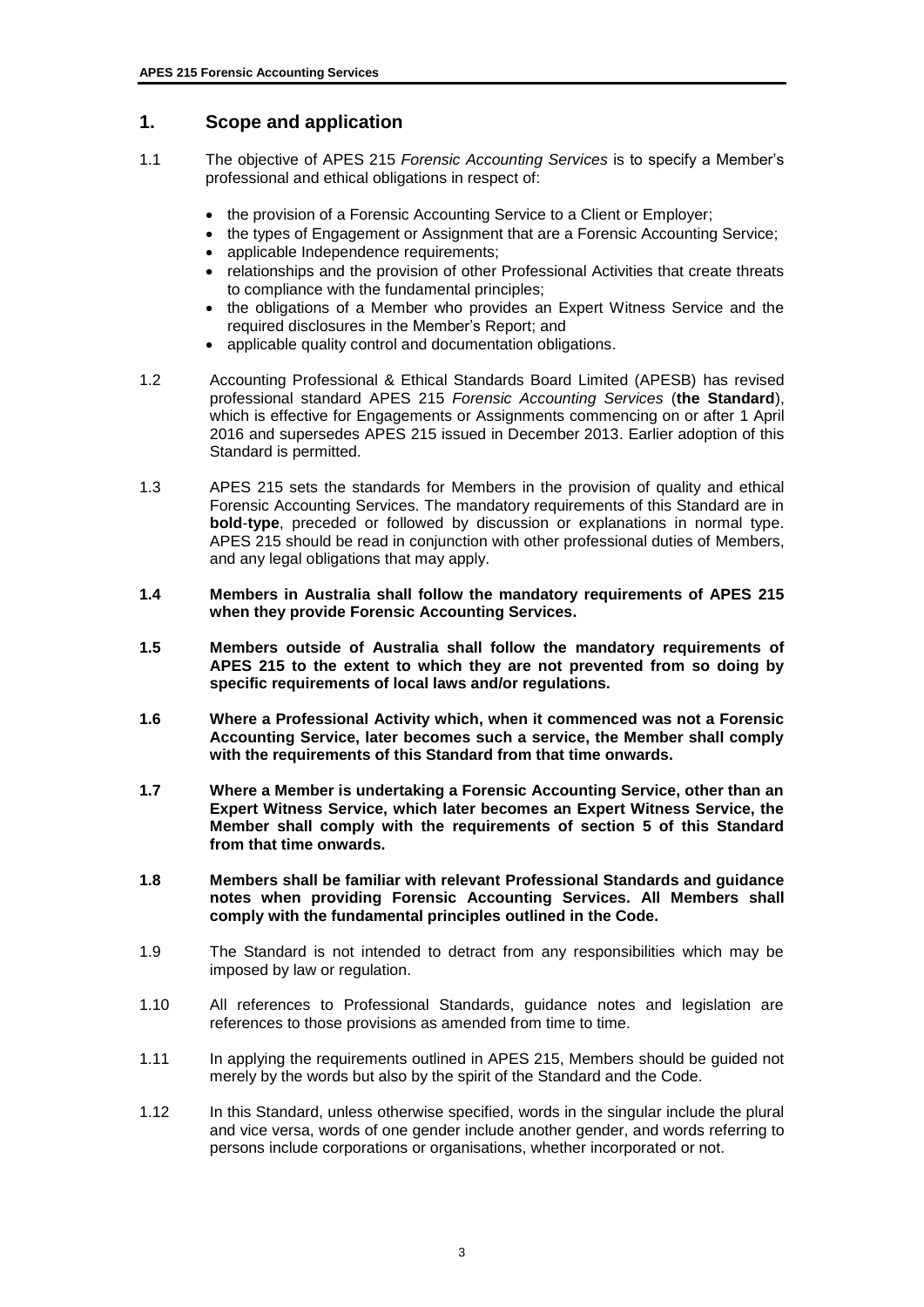## **2. Definitions**

For the purpose of this Standard:

*Assignment* means an instruction, whether written or otherwise, by an Employer to a Member in Business relating to the provision of Professional Activities by a Member in Business. However, consultations with the Employer prior to such instruction are not part of an Assignment.

*Client* means an individual, firm, entity or organisation to whom Professional Activities are provided by a Member in Public Practice in respect of Engagements of either a recurring or demand nature.

*Code* means APES 110 *Code of Ethics for Professional Accountants*.

*Consulting Expert* means a Member who has been engaged or assigned to provide a Consulting Expert Service.

*Consulting Expert Service* means a Professional Activity provided in the context of Proceedings, other than an Expert Witness Service, a Lay Witness Service or an Investigation Service. It includes acting as an adviser, an arbitrator, mediator, member of a professional tribunal, expert in an expert determination, referee or in a similar role.

*Contingent Fee* means a fee calculated on a predetermined basis relating to the outcome of a transaction or the result of the services performed by the Firm. A fee that is established by a Court or other public authority is not a Contingent Fee.

*Court* means any body described as such and all other bodies exercising judicial or quasijudicial functions and includes professional disciplinary tribunals, industrial and administrative tribunals, statutory or parliamentary investigations and inquiries, royal commissions, arbitrations and mediations.

*Employer* means an entity or person that employs, engages or contracts a Member in Business.

*Engagement* means an agreement, whether written or otherwise, between a Member in Public Practice and a Client relating to the provision of Professional Services by a Member in Public Practice. However, consultations with a prospective Client prior to such agreement are not part of an Engagement.

*Engagement Document* means the document (i.e. letter, agreement or any other appropriate means) in which the Terms of Engagement are specified in a written form.

*Expert Witness* means a Member who has been engaged, assigned or otherwise obligated to provide an Expert Witness Service. As an Expert Witness, the Member may express opinions or provide Other Evidence to the Court based on the Member's specialised knowledge derived from the Member's training, study or experience on matters such as whether technical or Professional Standards have been breached, the amount of damages, the amount of an account of profits, or the amount of a claim under an insurance policy. Generally all opinion evidence is expert evidence if it is wholly or substantially based on the specialised knowledge derived from the Member's training, study or experience, however not all expert evidence is opinion evidence. Expert evidence may be opinion or Other Evidence.

*Expert Witness Service* means a Professional Activity provided in the context of Proceedings to give expert evidence in a Report or, in certain circumstances, orally.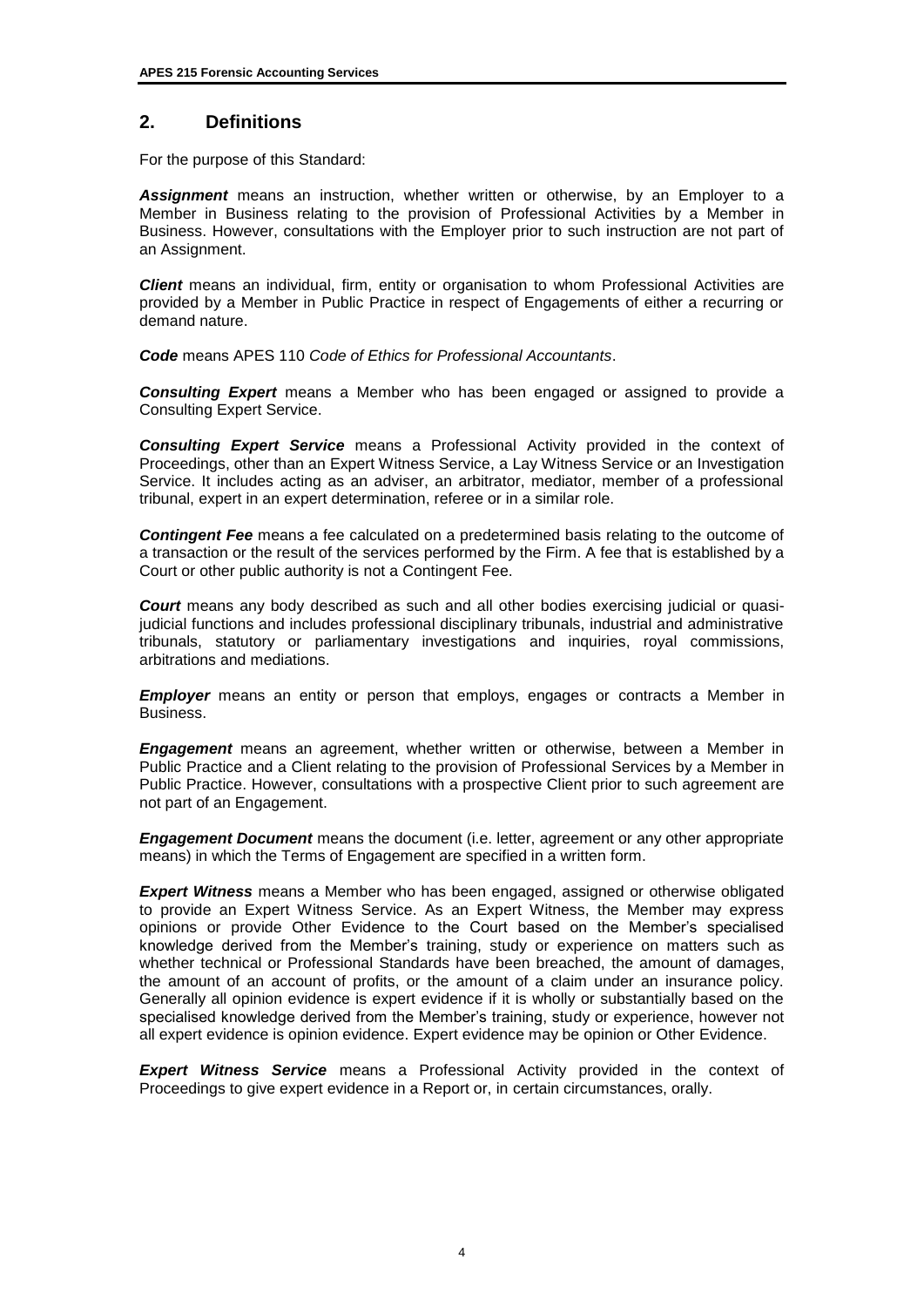#### *Firm* means:

- (a) A sole practitioner, partnership, corporation or other entity of professional accountants;
- (b) An entity that controls such parties, through ownership, management or other means;
- (c) An entity controlled by such parties, through ownership, management or other means; or
- (d) An Auditor-General's office or department.

*Forensic Accounting Services* means Expert Witness Services, Lay Witness Services, Consulting Expert Services and Investigation Services.

#### *Independence* is:

- (a) Independence of mind the state of mind that permits the expression of a conclusion without being affected by influences that compromise professional judgement, thereby allowing an individual to act with integrity, and exercise objectivity and professional scepticism.
- (b) Independence in appearance the avoidance of facts and circumstances that are so significant that a reasonable and informed third party would be likely to conclude, weighing all the specific facts and circumstances, that a Firm's, or a Member's integrity, objectivity or professional scepticism has been compromised.

*Investigation Service* means a Professional Activity to perform, advise on, or assist with an investigation, whether in the context of Proceedings, or in connection with allegations of, or concerns regarding conduct that may be illegal, unethical or otherwise improper in respect of which the Member has a reasonable expectation that the matter will be brought before a Court.

*Lay Witness* means a Member who has been engaged, assigned or otherwise obligated to provide a Lay Witness Service.

*Lay Witness Service* means a Professional Activity provided in the context of Proceedings to provide evidence other than expert evidence, whether orally or in the form of a Report or both. This service involves the Member giving evidence on matters within the Member's professional knowledge that are directly observed or perceived by the Member.

*Member* means a member of a Professional Body that has adopted this Standard as applicable to their membership, as defined by that Professional Body.

*Member in Business* means a Member employed or engaged in an executive or nonexecutive capacity in such areas as commerce, industry, service, the public sector, education, the not for profit sector, regulatory bodies or professional bodies, or a Member contracted by such entities.

*Member in Public Practice* means a Member, irrespective of functional classification (e.g. audit, tax or consulting) in a Firm that provides Professional Services. This term is also used to refer to a Firm of Members in Public Practice and means a practice entity and a participant in that practice entity as defined by the applicable Professional Body.

*Other Evidence* means evidence which does not provide an opinion, but which requires the application of the Expert Witness's specialised knowledge derived from the Expert Witness's training, study or experience. An example might be where a Member provides a summary of the sales, by month, by product, by geography, based on the information contained within a series of invoices and a general ledger. Whilst it may be a matter of fact as to what sales were made, the extraction and summary of this information is facilitated by the Member's specialised knowledge. Another example requiring specialised knowledge might be where a Member sets out the accounting standards that are relevant to particular types of transactions without actually expressing an opinion as to whether the actual treatment is in line with those standards.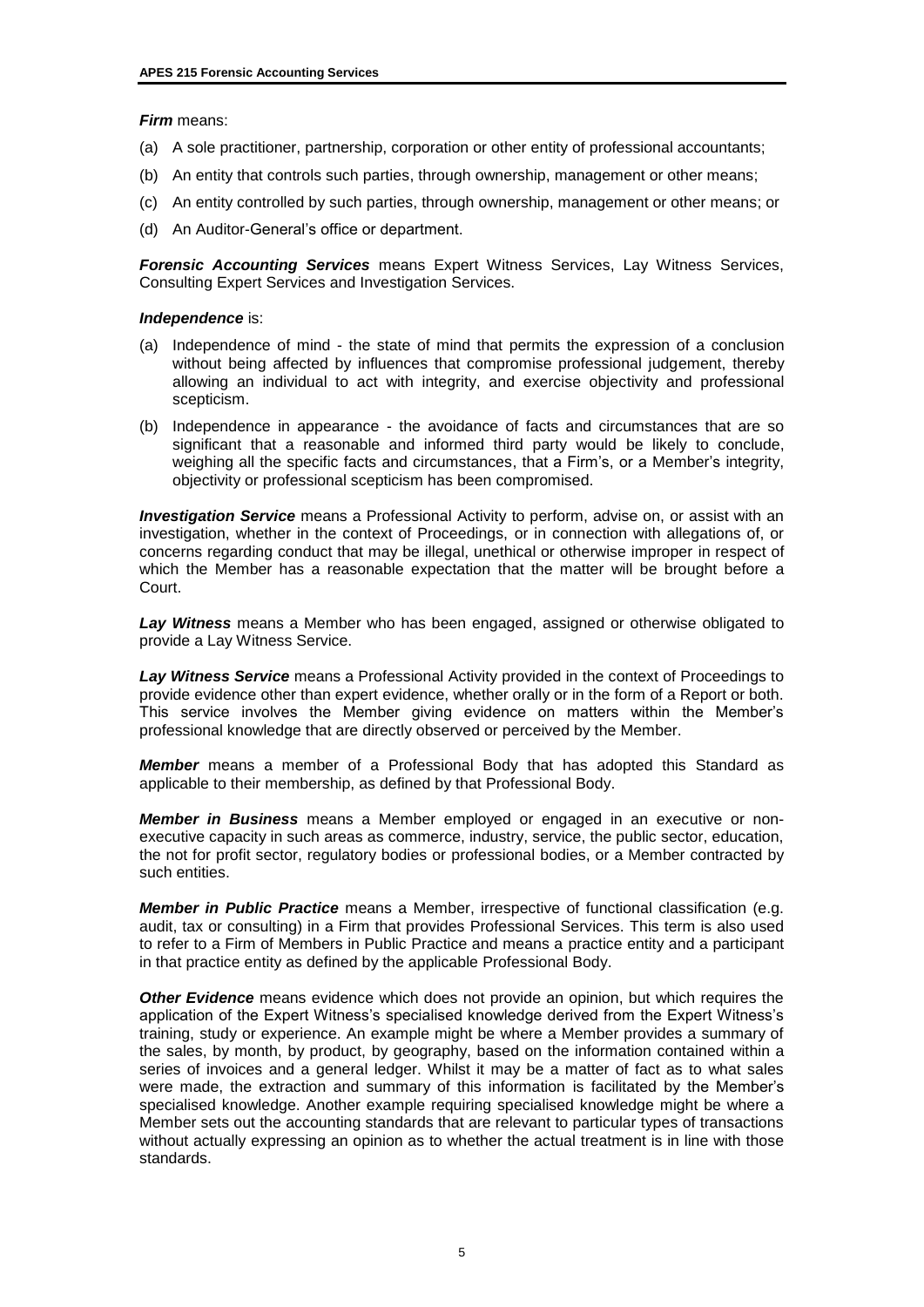*Proceedings* means a matter before a Court, a matter which the Member has a reasonable expectation will be brought before a Court or a matter in which the Member is undertaking Professional Activities to help a Client or Employer make an assessment as to whether a matter should be brought before a Court.

*Professional Activity* means an activity requiring accountancy or related skills undertaken by a Member, including accounting, auditing, taxation, management consulting, and financial management.

*Professional Bodies* means Chartered Accountants Australia and New Zealand, CPA Australia and the Institute of Public Accountants.

*Professional Services* means Professional Activities performed for Clients.

*Professional Standards* means all standards issued by Accounting Professional & Ethical Standards Board Limited and all professional and ethical requirements of the applicable Professional Body.

*Report* means a written report, affidavit or written statement that is for the purpose of communicating expert evidence or lay evidence in Court.

**Terms of Engagement** means the terms and conditions that are agreed between the Client and the Member in Public Practice for the Engagement.

#### **3. Fundamental responsibilities of Members**

**3.1 A Member providing a Forensic Accounting Service shall comply with Section 100** *Introduction and Fundamental Principles* **of the Code and with relevant law.**

#### **Public interest**

- **3.2 In accordance with Section 100** *Introduction and Fundamental Principles* **of the Code, a Member shall observe and comply with the Member's public interest obligations when providing a Forensic Accounting Service.**
- **3.3 When engaged to perform a Forensic Accounting Service, a Member shall be and be seen to be free of any interest which may be regarded as being incompatible with the fundamental principles of Section 110** *Integrity* **and Section 120** *Objectivity* **of the Code.**
- **3.4 Members in Public Practice shall comply with Section 220** *Conflicts of Interest*  **and Section 280** *Objectivity – All Services* **of the Code.**
- **3.5 When a Member is requested to perform an Expert Witness Service and the Member or the Member's Firm has previously provided a Forensic Accounting Service other than an Expert Witness Service, the Member shall consider whether the Member is able to perform the Expert Witness Service in an objective manner.**

#### **Professional Independence**

**3.6 When a Member in Public Practice is engaged to provide a Forensic Accounting Service which requires Independence or when the Member purports to be independent in providing a Forensic Accounting Service, the Member shall comply with Independence as defined in this Standard.**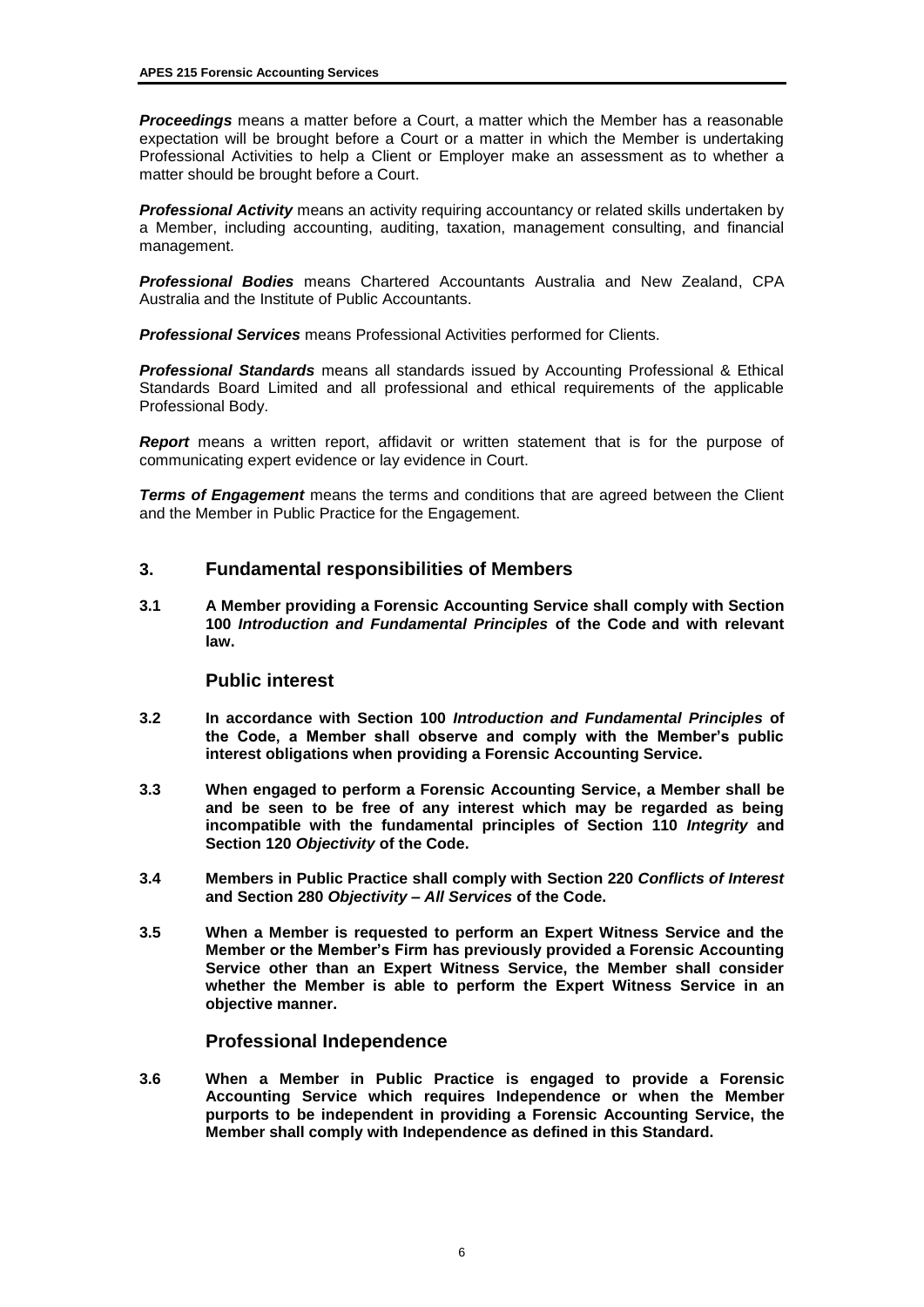- **3.7 A Member in Public Practice shall determine whether the circumstances of the Forensic Accounting Service make the Engagement an assurance Engagement under the** *Framework for Assurance Engagements* **issued by the Auditing and Assurance Standards Board (AUASB).**
- **3.8 Where a Forensic Accounting Service is an assurance Engagement, the Member in Public Practice shall comply with Section 290** *Independence – Audit and Review Engagements* **or Section 291** *Independence – Other Assurance Engagements***, as applicable of the Code***.*
- **3.9 If a Member in Public Practice is asked to provide a Professional Service to a Client where:**
	- **(a) the Member or the Member's Firm is providing or has provided an Expert Witness Service to the Client; or**
	- **(b) the Member or the Member's Firm is providing or has provided an Expert Witness Service to a different Client,**

**and the proposed Professional Service is related to the Expert Witness Service, and the Member determines that a reasonable and informed third party having knowledge of all the relevant information, including safeguards applied, would regard the objectives of the proposed Professional Service to be undertaken as being inconsistent with the objectives of the Expert Witness Service, then the Member shall decline the Engagement or the relevant part thereof.**

- 3.10 There is no requirement, at law, that an Expert Witness be free of any relationship with parties to Proceedings. For example, there is no legal prohibition on a Member in Public Practice acting as an Expert Witness for a Client for whom the Member provides other Professional Services.
- **3.11 A Member who is providing an Expert Witness Service shall disclose all matters in the Member's Report that would assist the Court to assess the degree of the Member's Independence.**

#### **Professional competence and due care**

- **3.12 A Member providing a Forensic Accounting Service shall maintain professional competence and take due care in the performance of the Member's work in accordance with Section 130** *Professional Competence and Due Care* **of the Code.**
- 3.13 Forensic Accounting Services generally require a Member to have specialised knowledge derived from the Member's training, study or experience. Before accepting an Engagement or Assignment to provide a Forensic Accounting Service, a Member should exercise professional judgement to determine if the Member is competent to provide the requested Forensic Accounting Service having regard to the specialised knowledge derived from the Member's training, study or experience.
- **3.14 In accordance with Section 330** *Acting with Sufficient Expertise* **of the Code, a Member in Business shall only undertake Assignments for which the Member has, or can obtain, sufficient training or expertise and shall not intentionally mislead an Employer as to the level of expertise or experience possessed, nor shall a Member fail to seek appropriate expert advice and assistance when required.**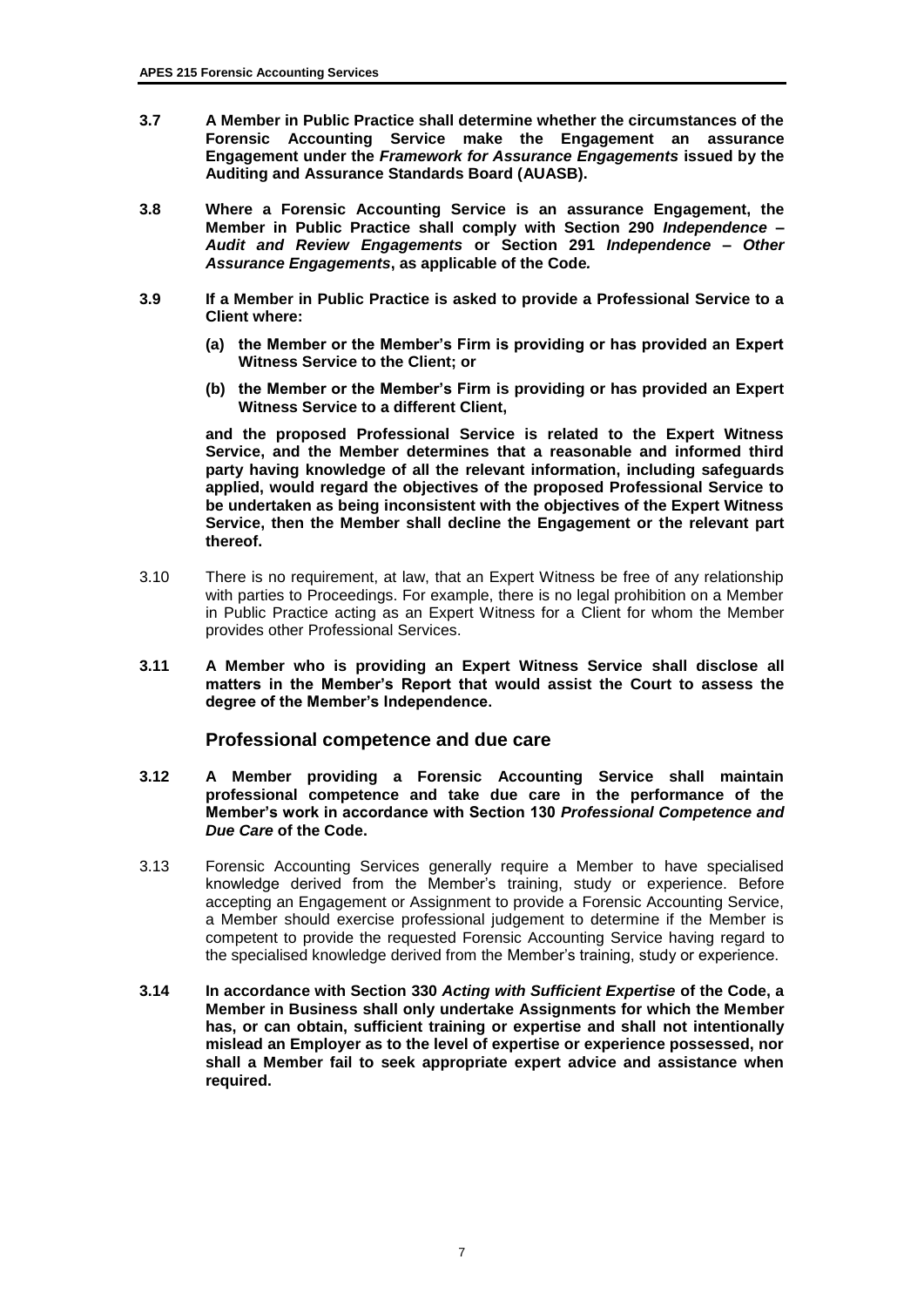- **3.15 Where a Forensic Accounting Service or part thereof requires the consideration of matters that are outside a Member in Public Practice's professional expertise, the Member shall seek expert assistance or advice from a suitably qualified third party on those matters or decline all, or that part of, the Forensic Accounting Service. Where the Member relies upon the advice of a third party, the Member shall disclose in any Report issued by the Member the name and qualifications of the third party and the area in the Report where the third party advice has been obtained.**
- 3.16 Where a Member performs a Forensic Accounting Service that involves acting as an investigator or as a decision-maker (as might be the case for certain Consulting Expert Services, such as acting as an arbitrator, mediator or referee), the Member may be required to observe some or all of the rules of procedural fairness (which collectively are referred to as "natural justice"). If a Member is not certain of the Member's legal obligations then the Member should consider taking legal advice.

## **Confidentiality**

- **3.17 In accordance with Section 140** *Confidentiality* **of the Code, a Member who acquires confidential information in the course of performing a Forensic Accounting Service for a Client or Employer shall not use that information for any purpose other than the proper performance of the professional work for that Client or Employer.**
- 3.18 Subject to legislative requirements, where a Client or Employer has given a Member permission to disclose confidential information to a third party, it is preferable that this permission is in writing. Where oral permission is obtained, a contemporaneous note should be made and kept on file by the Member recording the relevant details of the Client's or Employer's permission.

## **4. Professional Engagement matters**

- **4.1 A Member in Public Practice shall document and communicate the Terms of Engagement to a Client in accordance with APES 305** *Terms of Engagement.*
- **4.2 A Member in Public Practice who is approached by a potential Client to undertake a Forensic Accounting Service shall comply with Section 210**  *Professional Appointment* **of the Code.**

#### **5. Expert Witness Services**

- **5.1 If a Member in Public Practice is asked to provide an Expert Witness Service to a Client where:**
	- **(a) the Member or the Member's Firm is providing or has provided another Professional Service to the Client; or**
	- **(b) the Member or the Member's Firm is providing or has provided another Professional Service to a different Client,**

**and the proposed Expert Witness Service is related to the other Professional Service, and the Member determines that a reasonable and informed third party having knowledge of all the relevant information, including safeguards applied, would regard the objectives of the proposed Expert Witness Service to be undertaken as giving rise to a conflict with the objectives of the other Professional Service, then the Member shall decline the Engagement or the relevant part thereof.**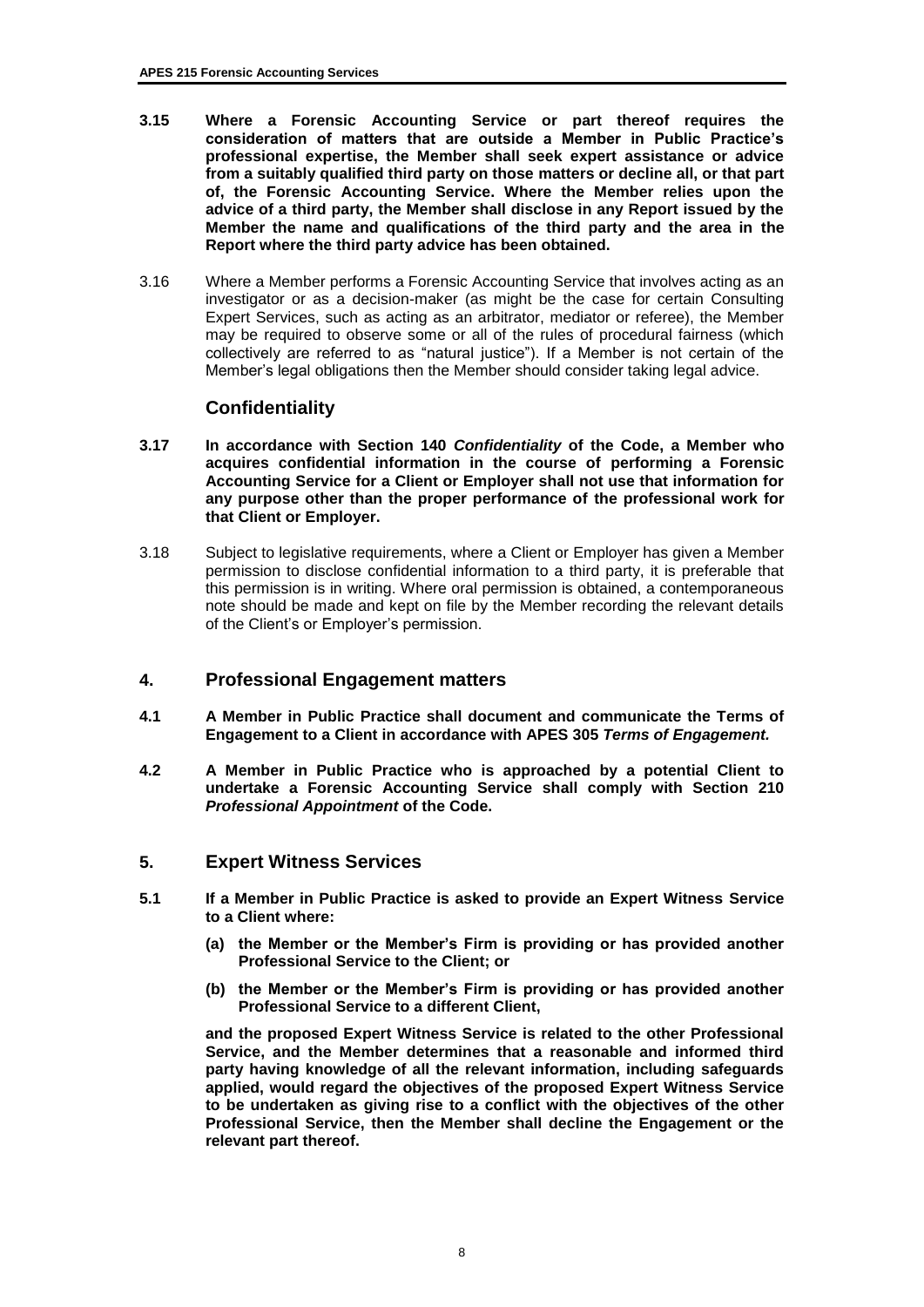- **5.2 Subject to paragraph 5.3, if a Member in Business is asked to provide an Expert Witness Service to the Member's Employer where:**
	- **(a) the Member or another employee of the Member's Employer has provided, or is providing, another service to the Employer which is related to the proposed Expert Witness Service; or**
	- **(b) the Member's Employer has an interest in the outcome of the Proceedings (whether as a party or otherwise),**

**and the Member determines that a reasonable and informed third party having knowledge of all the relevant information, including safeguards applied, would regard the objectives of the proposed Expert Witness Service to be undertaken as giving rise to a conflict with the objectives of the other service, or if the Member's objectivity is impaired as a result of the Employer's interest in the outcome of the Proceedings, then the Member shall decline the Assignment or the relevant part thereof.**

- 5.3 Paragraph 5.2 does not apply to a Member in Business who is employed by a government agency, where that agency has a statutory function of regulation, investigation, or law enforcement.
- **5.4 A Member who is acting as an Expert Witness shall comply with the following:**
	- **(a) the paramount duty to the Court which overrides any duty to the Client or Employer;**
	- **(b) a duty to assist the Court on matters relevant to the Member's area of expertise in an objective and unbiased manner;**
	- **(c) a duty not to be an advocate for a party; and**
	- **(d) a duty to make it clear to the Court when a particular question or issue falls outside the Member's expertise.**
- 5.5 A Member who is acting as an Expert Witness should comply with evidentiary and procedural requirements relating to Expert Witnesses.

#### **The Report of an Expert Witness**

- **5.6 Subject to any legal requirements or restrictions, a Member providing an Expert Witness Service shall clearly communicate in any Report:**
	- **(a) the instructions received, whether oral or written;**
	- **(b) any limitations on the scope of work performed;**
	- **(c) a statement of the Member's training, study or experience that are relevant to the matters on which the Member is providing expert evidence;**
	- **(d) whether any of the opinions, findings or conclusions of the Member are not based wholly or substantially on the Member's specialised knowledge derived from training, study or experience;**
	- **(e) the relationships, if any, the Member or the Member's Firm or the Member's Employer has with any of the parties to the Proceedings (including any of the matters referred to in paragraphs 3.9, 5.1, or 5.2) that may create a threat or a perceived threat to the Member's obligation to comply with the fundamental principles of the Code or the Member's paramount duty to the Court, and any appropriate safeguards implemented;**
	- **(f) the extent, if any, of reliance by the Member on the work of others;**
	- **(g) the opinions formed, or Other Evidence given, by the Member;**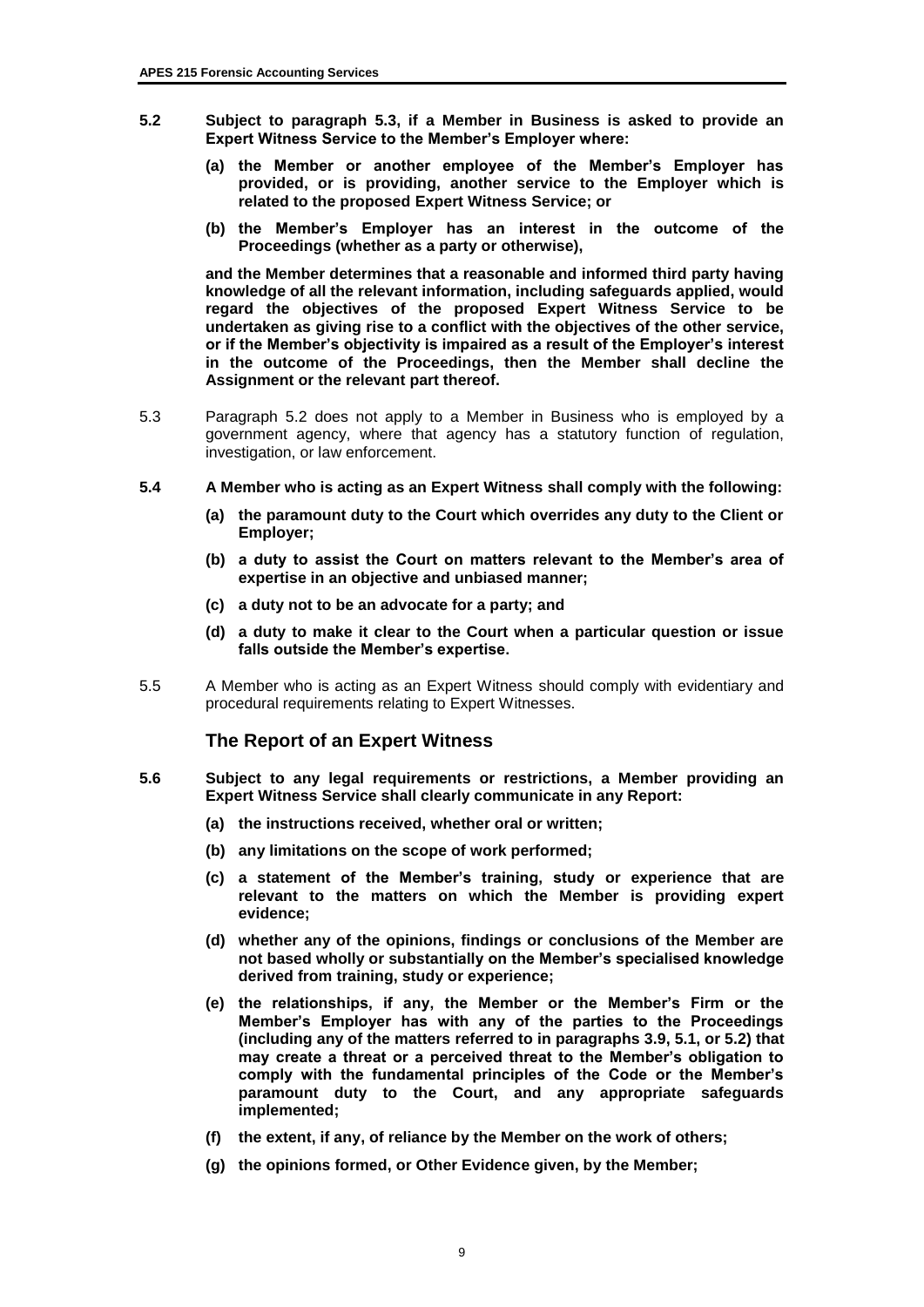- **(h) whether an opinion or Other Evidence is provisional rather than concluded, and, if so, the reasons why a concluded opinion or concluded Other Evidence has not been provided;**
- **(i) the significant facts upon which the opinions or Other Evidence are based;**
- **(j) the significant assumptions upon which the opinions or Other Evidence are based and the following matters in respect of each significant assumption:**
	- **(i) whether the Member was instructed to make the assumption or whether the Member chose to make the assumption; and**
	- **(ii) if the Member chose to make the assumption, then the reason why the Member made that choice;**
- **(k) if the Member considers that an opinion or Other Evidence may be misleading because a significant assumption is likely to mislead, then a statement to that effect and an explanation of why the assumption is likely to mislead;**
- **(l) where applicable, that the Member's opinion or Other Evidence is based upon another person's report;**
- **(m) the reasoning by which the Member formed the opinions or arrived at the Other Evidence, including an explanation of any method employed and the reasons why that method was chosen;**
- **(n) a list of all documents and sources of information relied upon in the preparation of the Report;**
- **(o) any restrictions on the use of the Report; and**
- **(p) a statement that the Expert Witness Service was conducted in accordance with this Standard.**
- 5.7 In providing an Expert Witness Service, a Member should consider whether APES 225 *Valuation Services* is applicable to the Engagement or Assignment. APES 225 requires, amongst other things, that a Member make certain disclosures in a Report.
- 5.8 If a Member is not certain whether a matter is a significant assumption or an opinion, the Member should consult the legal representative of the Member's Client or Employer.
- 5.9 Working papers document the work performed by the Member and the process by which the Member arrived at an opinion or Other Evidence that may or may not be used in a Report. A working paper is not considered a Report unless it was specifically designed to communicate expert evidence to the Court.

#### **6. False or misleading information and changes in opinion**

- **6.1 A Member shall not knowingly or recklessly make a statement or cause another to make a statement in or in connection with a Forensic Accounting Service that, by its content or by an omission, is false or misleading.**
- **6.2 If a Member who was engaged or assigned to provide an Expert Witness Service becomes aware that an opinion expressed or Other Evidence given by the Member in a Report or in oral evidence was based on information that was false, misleading or contained material omissions and that situation has not been subsequently disclosed in a Report or in oral testimony, the Member shall promptly inform, as appropriate, the legal representative of the Client, the Employer or the Court of the situation. The Member shall also consider whether it is necessary to issue a supplementary Report.**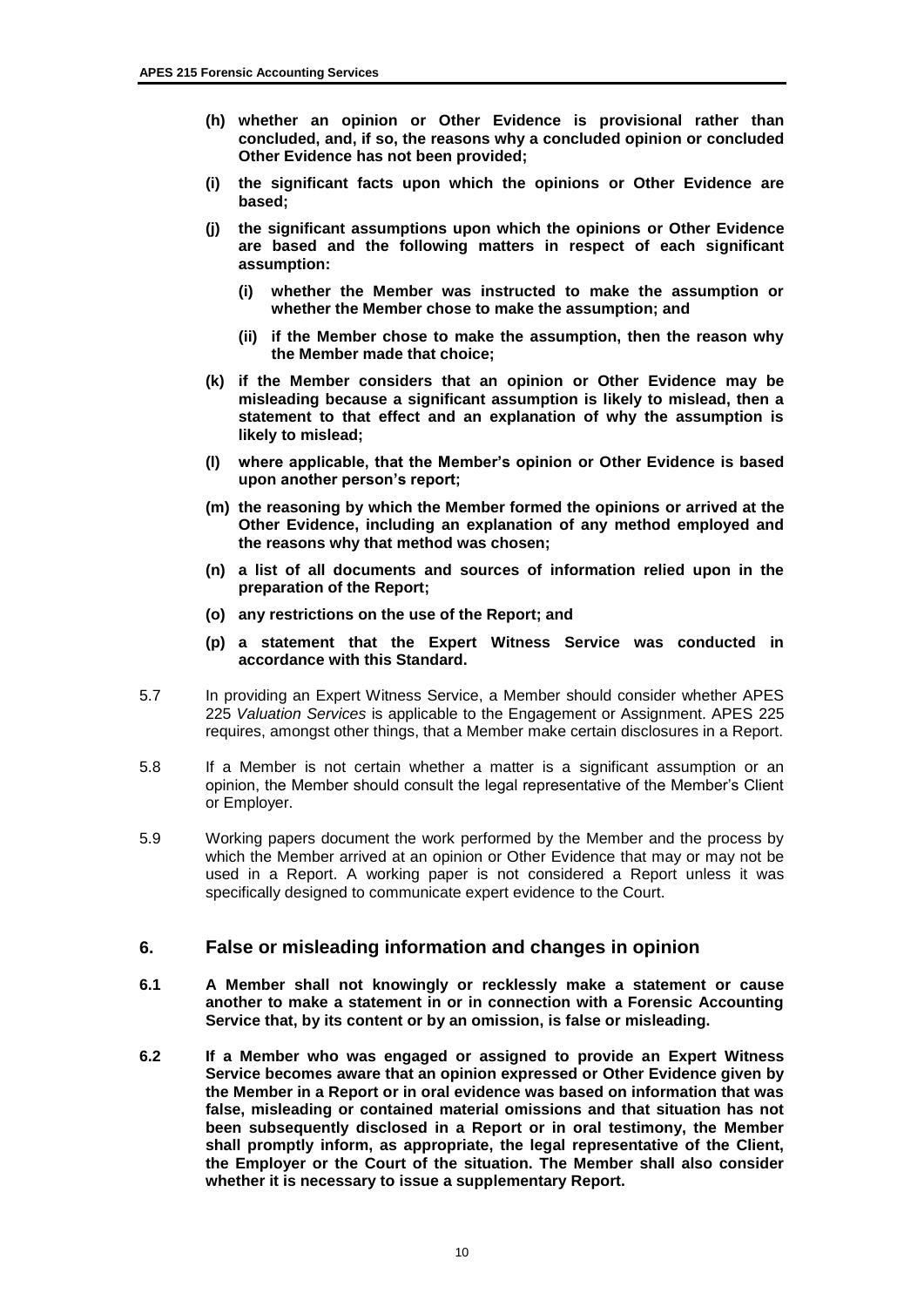## **7. Quality control**

#### **7.1 A Member in Public Practice shall comply with the requirements of APES 320**  *Quality Control for Firms***.**

- 7.2 A Member in Business who undertakes a Forensic Accounting Service should utilise a system of quality control that includes appropriate policies and procedures dealing with elements of quality control including but not limited to:
	- (a) Leadership responsibilities for quality within the Employer;
	- (b) Ethical requirements;
	- (c) Human resources;
	- (d) Assignment performance; and
	- (e) Monitoring.
- **7.3 A Member performing a Forensic Accounting Service shall prepare working papers that appropriately document the work performed, including the basis on which, and the method by which, any calculations, determinations or estimates used in the provision of the Forensic Accounting Service have been made.**
- 7.4 A Member should be aware that working papers generated as part of undertaking a Forensic Accounting Service may be required to be furnished to other parties or the Court as evidence. Where appropriate, a Member should maintain the chain of custody, including origin, possession and disposition of documents and other material, particularly originals, relevant to the Engagement or Assignment.

#### **8. Professional fees**

- **8.1 A Member in Public Practice providing a Forensic Accounting Service shall be remunerated for such Professional Service by way of professional fees computed in accordance with Section 240** *Fees and Other Types of Remuneration* **of the Code.**
- **8.2 A Member in Public Practice shall not enter into a Contingent Fee arrangement or receive a Contingent Fee for:** 
	- **(a) an Expert Witness Service; or**
	- **(b) a Forensic Accounting Service, other than an Expert Witness Service, that requires Independence or where the Member purports to be independent.**
- **8.3 A Member in Business shall not enter into a contingent remuneration arrangement or receive contingent remuneration for an Expert Witness Service.**

#### *Conformity with International Pronouncements*

The International Ethics Standards Board for Accountants (IESBA) has not issued a pronouncement equivalent to APES 215.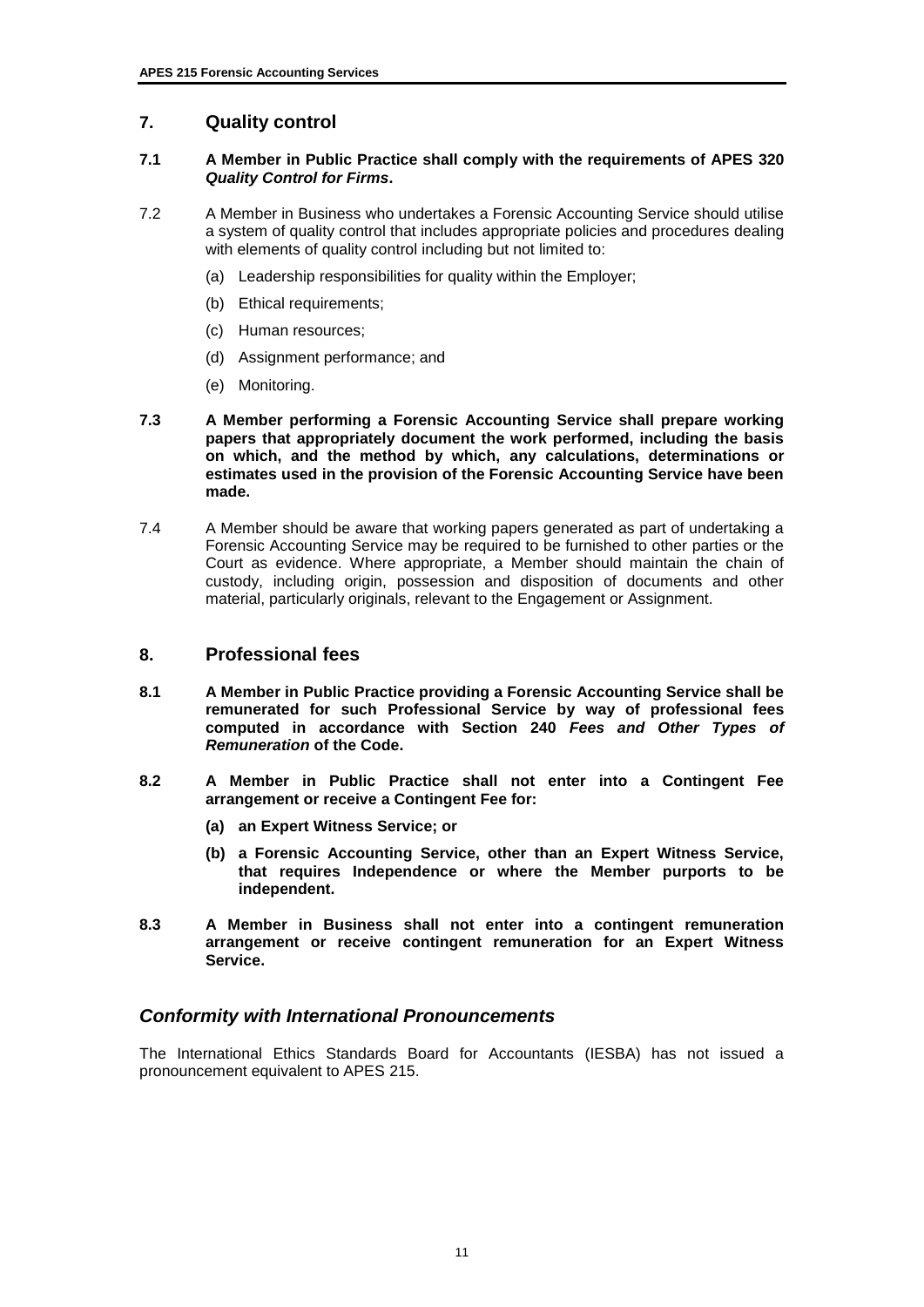# **Appendix 1**

## **Facts, assumptions, and opinions**

*This Appendix contains some examples to assist a Member determine whether a matter is a*  fact, an assumption or an opinion for the purposes of APES 215. Members are cautioned that *the determination of whether a matter is a fact, an assumption or an opinion under this Standard is a matter of professional judgement, based on the particular facts and circumstances. The examples contained in this Appendix are provided for illustrative purposes only. In all of the examples presented below it is assumed that there are no unmentioned facts which would be relevant to the consideration as to whether a matter is a fact, an assumption or an opinion.*

#### **Classification of facts for expert evidence**

 $\overline{a}$ 

An opinion is an inference drawn from facts. In the context of expert evidence, facts may be classified as observed, scientific, accepted, or assumed.<sup>1</sup>



Observed facts and scientific facts are both based on observations by the expert witness. They differ in that observed facts are lay observations but scientific facts are expert observations. Observed facts are lay observations because they are based on perceptions by the expert witness using one or more of the five senses, but are not based on the application of the expert witness's expertise. An example would be the observation by a land valuer of the presentation of a property. On the other hand, scientific facts are based on the expertise of the expert witness but do not involve any significant degree of expert judgement. It has been said that scientific facts are true by virtue of the proper application of an accepted scientific method that is analytical or mathematical. An example might be a complex financial calculation by a Member that is based on the application of specialised knowledge but that does not amount to an opinion. This would occur where the results of the calculation flow mathematically or analytically without requiring inferences or questions of judgement if the underlying financial records are proved and if the calculation is done correctly. Under APES 215, both observed facts and scientific facts are facts.

<sup>1</sup> See *ASIC v Rich* [2005] NSWSC 149 and, in particular, paragraphs 186, 187, 260 to 263, and 270 to 272. See also chapter 15 of J. D. Heydon, *Cross on Evidence*, 9th edition, LexisNexis Australia, 2012.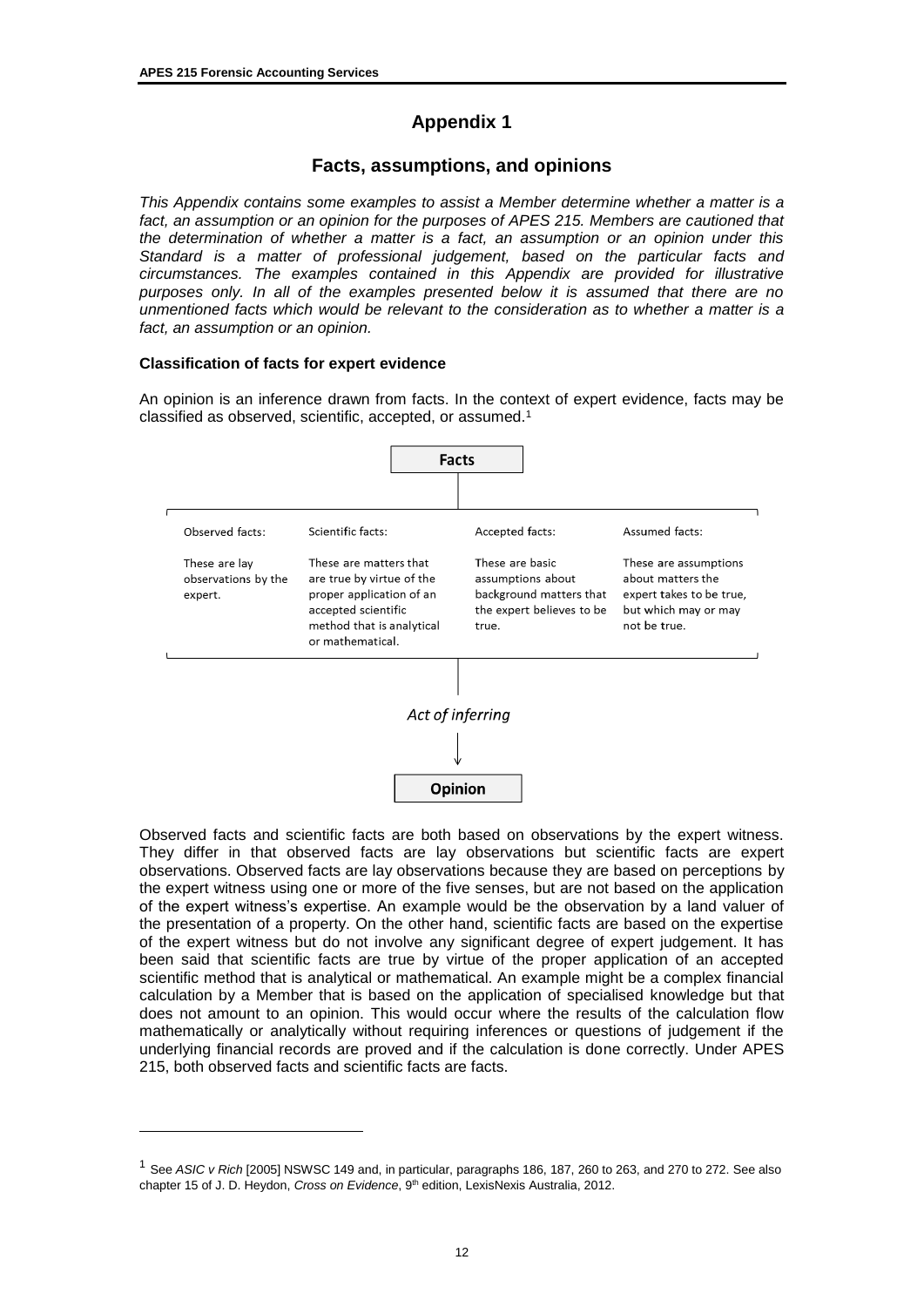Accepted facts and assumed facts both involve assumptions. Accepted facts are basic assumptions about background matters that the expert believes are true. An example would be a basic assumption about the workings of the market economy. Another example would be a basic assumption about the dating of information or the provenance of documents. On the other hand, assumed facts are assumptions about matters that may or may not be true but which the expert witness assumes are true for the purpose of forming his or her opinion. An example, in a contractual dispute involving a claim for lost profits, would be an assumption about the selling price of a product but for the alleged breach of contract. If the expert witness's opinion depends upon accepted facts or assumed facts then those facts must be proved or admitted in order for the expert witness's opinion to be given weight. Under APES 215, both accepted facts and assumed facts are assumptions, although whether any particular accepted fact or assumed fact is a *significant* assumption will depend on the circumstances.

#### **Examples**

The Member has been asked to calculate the cost of goods sold expense for a period based on balances for opening stock, purchases and closing stock that have already been agreed by the parties. In calculating the expense, the Member applies specialised knowledge derived from the Member's training, study or experience using a well-accepted method which is not controversial (i.e. that cost of goods sold expense is equal to opening stock plus purchases less closing stock). However, the calculation does not require the Member to apply any significant degree of expert judgement. In this case, the figure calculated by the Member is a fact rather than an opinion (i.e. because it is in the nature of a scientific fact). On the other hand, if the Member were instructed to assume a figure for the cost of goods sold expense then that would be an assumption.

The Member has been asked to quantify the lost profits that would have been earned by a business but for a breach of duty. Among other things, this may require the Member to choose a figure for the sales revenue that the business would have earned but for the breach of duty. The question of what would have happened to sales revenue but for the breach requires the Member to consider a situation that is hypothetical rather than real and which, therefore, cannot be a question of fact. If in assessing the figure for sales revenue the Member applies specialised knowledge derived from the Member's training, study or experience and a significant degree of expert judgement then the Member will be expressing an opinion. On the other hand, if the Member were instructed to assume a figure for the sales revenue then that would be an assumption.

The Member uses the Capital Asset Pricing Model (CAPM) to determine a discount rate for the valuation of a business using the discounted cash flow method. The Member must choose a figure for the beta, which is an input to the CAPM. In the normal course, the Member will choose a beta after having gathered relevant information and having performed relevant analyses. In assessing the figure for beta the Member will apply specialised knowledge derived from the Member's training, study or experience and a significant degree of expert judgement. Therefore, the Member will be expressing an opinion. On the other hand, if the Member were instructed to assume a figure for the beta then that would be an assumption.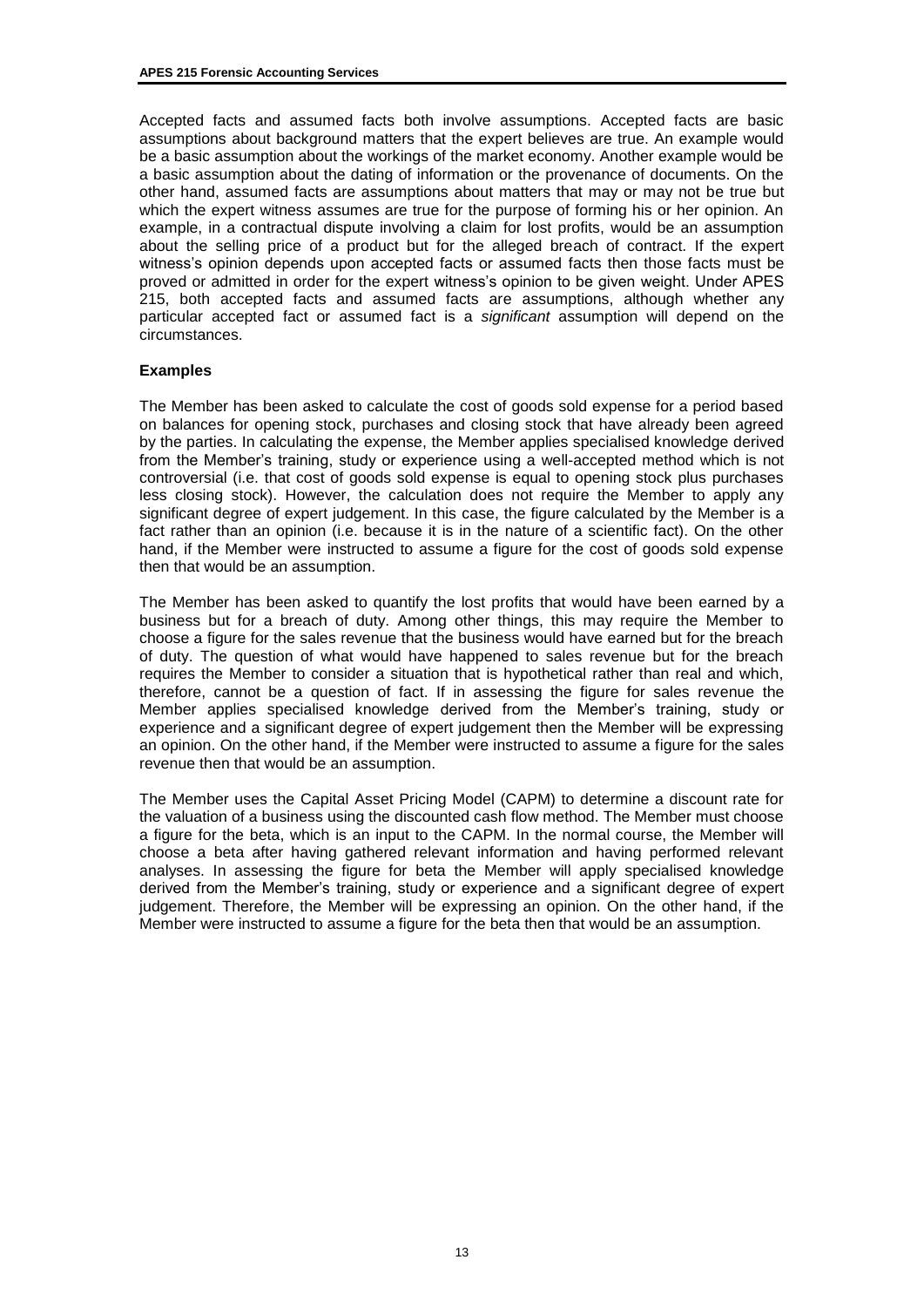# **Appendix 2**

### **Decision Tree to determine the type of Forensic Accounting Service**

*This Appendix contains a decision tree schematic to assist or determine whether a particular service is a Forensic Accounting Service for the purposes of APES 215 and, if so, whether the Engagement or Assignment is an Expert Witness, Lay Witness, Consulting Expert or Investigation Service. Each type of Forensic Accounting Service carries professional obligations specific to its purpose and therefore it is important for Members to make this determination.*

*Members are cautioned that the determination of whether a particular service is a Forensic Accounting Service under this Standard is a matter of professional judgement, based on the particular facts and circumstances.* 

*The critical determination is whether a particular Forensic Accounting Service is an Expert Witness Service. Subsequently whether evidence is deemed admissible by the Court is a matter for the Court. However, this is likely to happen after the Forensic Accounting Service has been wholly or substantially provided by the Member. The important step is for the Member to assess, both initially and during the Engagement or Assignment, whether it is a Forensic Accounting Service and, if so, which one. If the Member determines that it is an Expert Witness Service, a subsequent decision to not admit the evidence from that Expert Witness Service does not change the nature of the Forensic Accounting Service. It is the intention to give expert evidence that is relevant and in turn creates the obligation for a Member to comply with the requirements of this Standard.*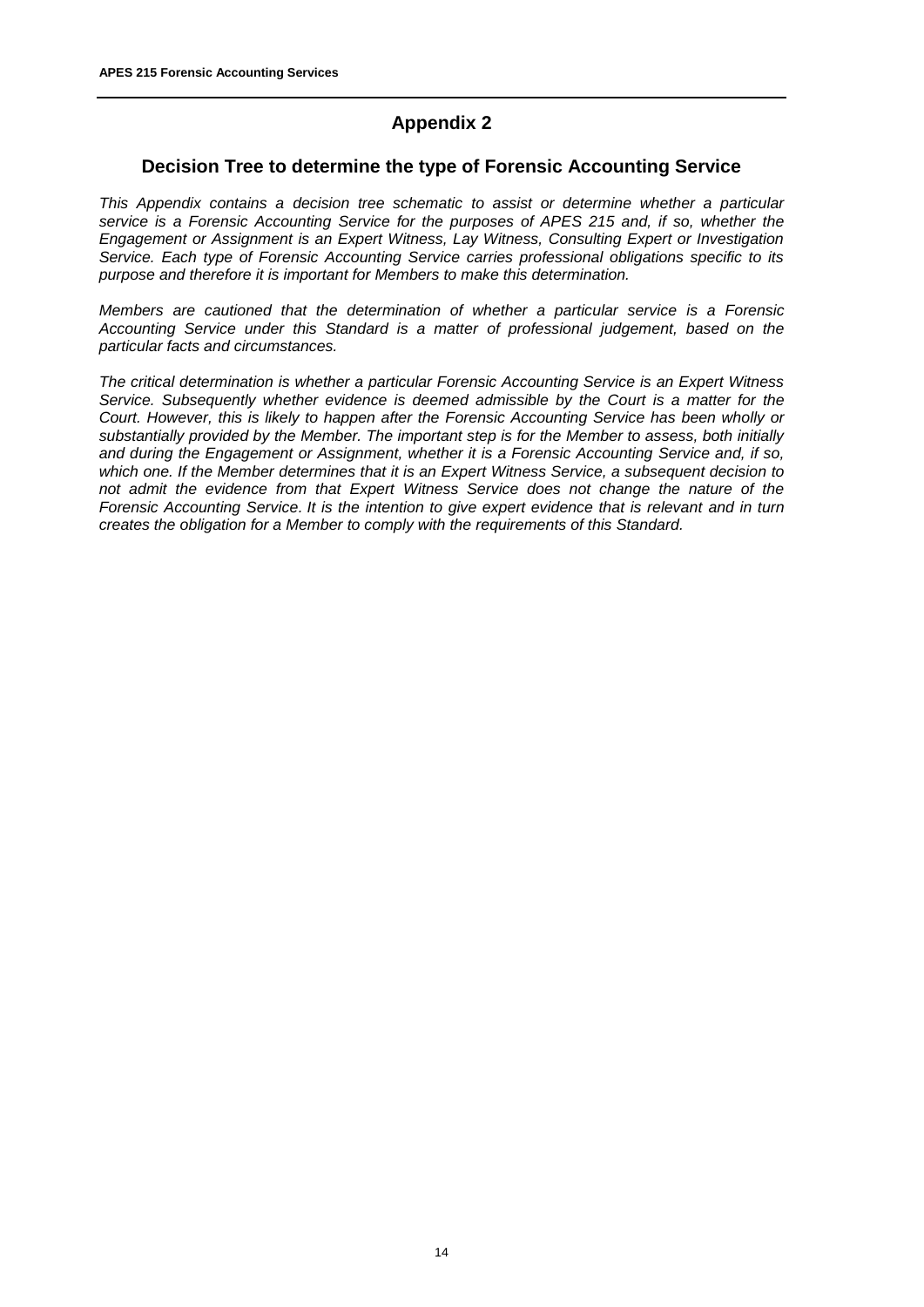

**Engagement** – an agreement between a Member in Public Practice and a Client or

**Assignment** – an instruction by an Employer to a Member in Business

*to perform a*

**Professional Activity -** means an activity requiring accountancy or related skills undertaken by a Member, including accounting, auditing, taxation, management consulting and financial management

#### *in relation to*

**Proceedings** - means a matter before a Court, a matter which the Member has a reasonable expectation will be brought before a Court or a matter in which the Member is undertaking Professional Activities to help a Client or Employer make an assessment as to whether a matter should be brought before a Court



Essential requirements for an Engagement or Assignment to be within the scope of APES 215

The Member may

providing Other

training, study or experience. The Member may

the context of a Proceeding. The Member may

in the context of Proceedings.

encompasses all

the context of

Witness and

Including Independence disclosure as per paragraph 3.11 and the state of the state of the state of the state of the state of the state of the state of the state of the state of the state of the state of the state of the st

<sup>1</sup> Whether or not evidence is accepted as expert evidence is an after the fact matter. A Member must comply with the Standard in anticipation that evidence will be treated as expert evidence.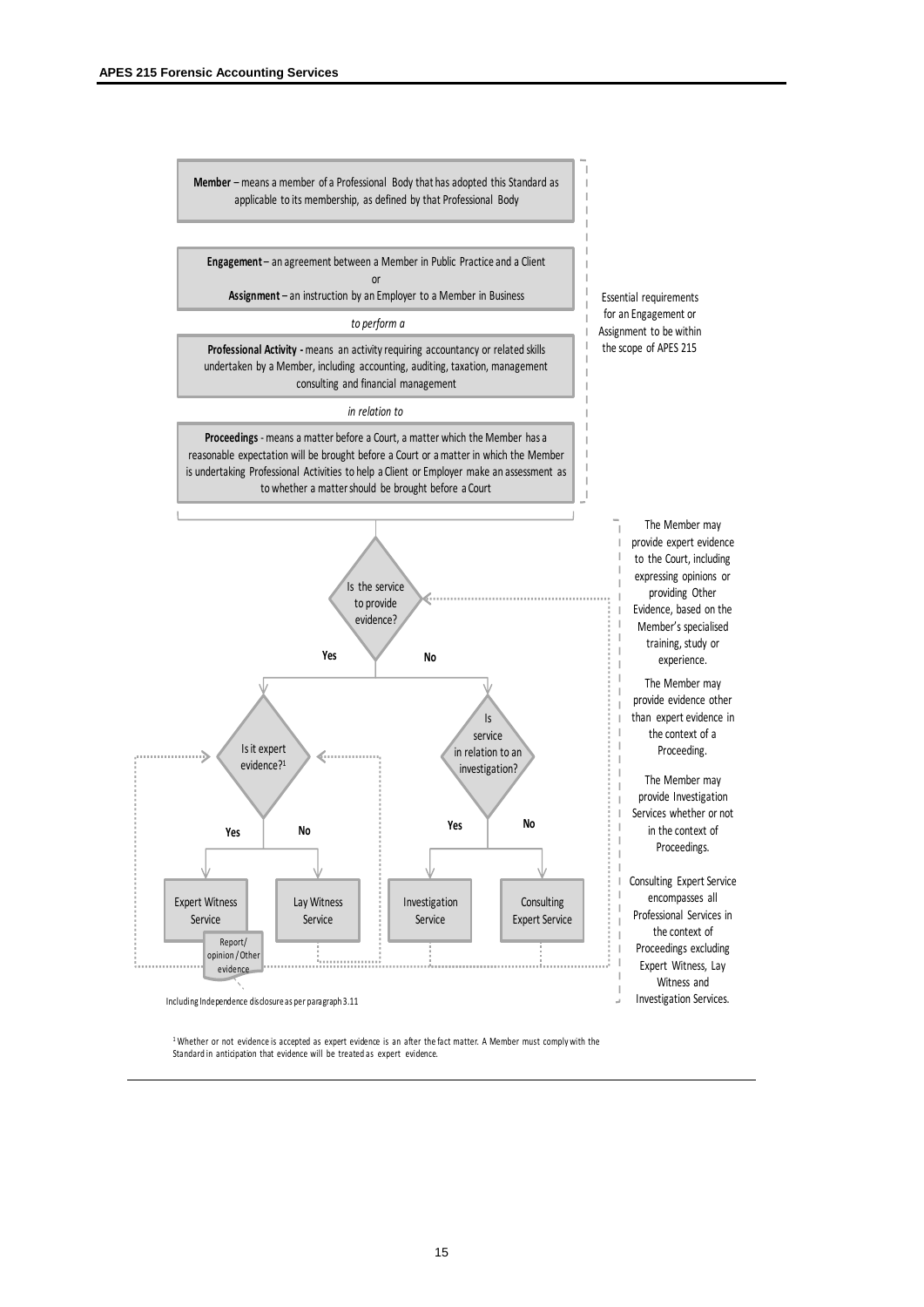# **Appendix 3**

# **Examples of Forensic Accounting Services**

*This Appendix analyses some examples to assist a Member determine the type of Forensic Accounting Services provided by a Member for the purposes of APES 215.* 

*Members are cautioned that the determination of the type of Forensic Accounting Service provided by a Member under this Standard is a matter of professional judgement, based on the particular facts and circumstances. The examples contained in this Appendix are provided for illustrative purposes only and are not intended to be, and cannot be, all inclusive. The examples are not a substitute for reading the full text of APES 215 and applying the Standard to the particular circumstances to determine the type of Forensic Accounting Service provided by a Member. In all of the examples presented below it is assumed that there are no unmentioned facts which would be relevant to the consideration to determine the type of Forensic Accounting Service.*

| <b>No</b>       | <b>Nature</b>                                                                                         | <b>Conclusion</b>             |
|-----------------|-------------------------------------------------------------------------------------------------------|-------------------------------|
| 1               | Participation in a professional tribunal                                                              | <b>Consulting Expert</b>      |
| $\overline{2}$  | Dispute mediator                                                                                      | <b>Consulting Expert</b>      |
| 3               | Adviser to investigation by law                                                                       | Consulting Expert (unless the |
|                 | enforcement/regulatory agency                                                                         | Member is or is likely to     |
|                 |                                                                                                       | provide an opinion or Other   |
|                 |                                                                                                       | Evidence to the Court)        |
| 4               | Prepare a Report for a company in a dispute                                                           | <b>Expert Witness</b>         |
| $\overline{5}$  | Prepare a Report for a regulatory body on a listed                                                    | <b>Expert Witness</b>         |
|                 | company's compliance with accounting standards                                                        |                               |
| 6               | Member employed by/engaged by a law                                                                   | <b>Expert Witness</b>         |
|                 | enforcement/regulatory body to provide a summary                                                      |                               |
|                 | of complex transactions for Proceedings                                                               |                               |
| $\overline{7}$  | Member employed by/engaged by a law                                                                   | <b>Expert Witness</b>         |
|                 | enforcement/regulatory body to provide a summary                                                      |                               |
|                 | of a flow of funds for Proceedings                                                                    |                               |
| 8               | Member employed by a company under investigation<br>subpoenaed to provide a factual witness statement | Lay Witness                   |
| 9               | Member employed by a company under investigation                                                      |                               |
|                 | subpoenaed to provide a factual witness statement                                                     | <b>Expert Witness</b>         |
|                 | and subsequently asked to apply expertise                                                             |                               |
| 10              | Member employed by a company under investigation                                                      | <b>Expert Witness</b>         |
|                 | subpoenaed to provide an opinion on the appropriate                                                   |                               |
|                 | accounting for a chart of transactions                                                                |                               |
| $\overline{11}$ | Insurance Claim - Provision of loss adjusting services                                                | Consulting Expert (unless the |
|                 | requiring accounting skills                                                                           | Member is or is likely to     |
|                 |                                                                                                       | provide an opinion or Other   |
|                 |                                                                                                       | Evidence to the Court)        |
| 12              | Insurance Claim - Provision of advice requiring                                                       | Consulting Expert (unless the |
|                 | accounting skills                                                                                     | Member is or is likely to     |
|                 |                                                                                                       | provide an opinion or Other   |
|                 |                                                                                                       | Evidence to the Court)        |
| 13              | Member requested to determine amount of restitution                                                   | Consulting Expert (unless the |
|                 | or payment on a fraud or compensation matter                                                          | Member is or is likely to     |
|                 |                                                                                                       | provide an opinion or Other   |
|                 |                                                                                                       | Evidence to the Court)        |
| 14              | Family Law - Appointed by the Court to provide a                                                      | <b>Expert Witness</b>         |
|                 | Report including opinion evidence                                                                     |                               |
| 15              | <i>Family Law</i> – Engaged to provide consulting advice                                              | Consulting Expert (unless the |
|                 | related to another accounting expert's opinion                                                        | Member is or is likely to     |
|                 |                                                                                                       | provide an opinion or Other   |
|                 |                                                                                                       | Evidence to the Court)        |
| 16              | Family Law - Engaged, as a neutral party, to mediate                                                  | <b>Consulting Expert</b>      |
|                 | between two accounting experts who have provided<br>expert opinions to the Court                      |                               |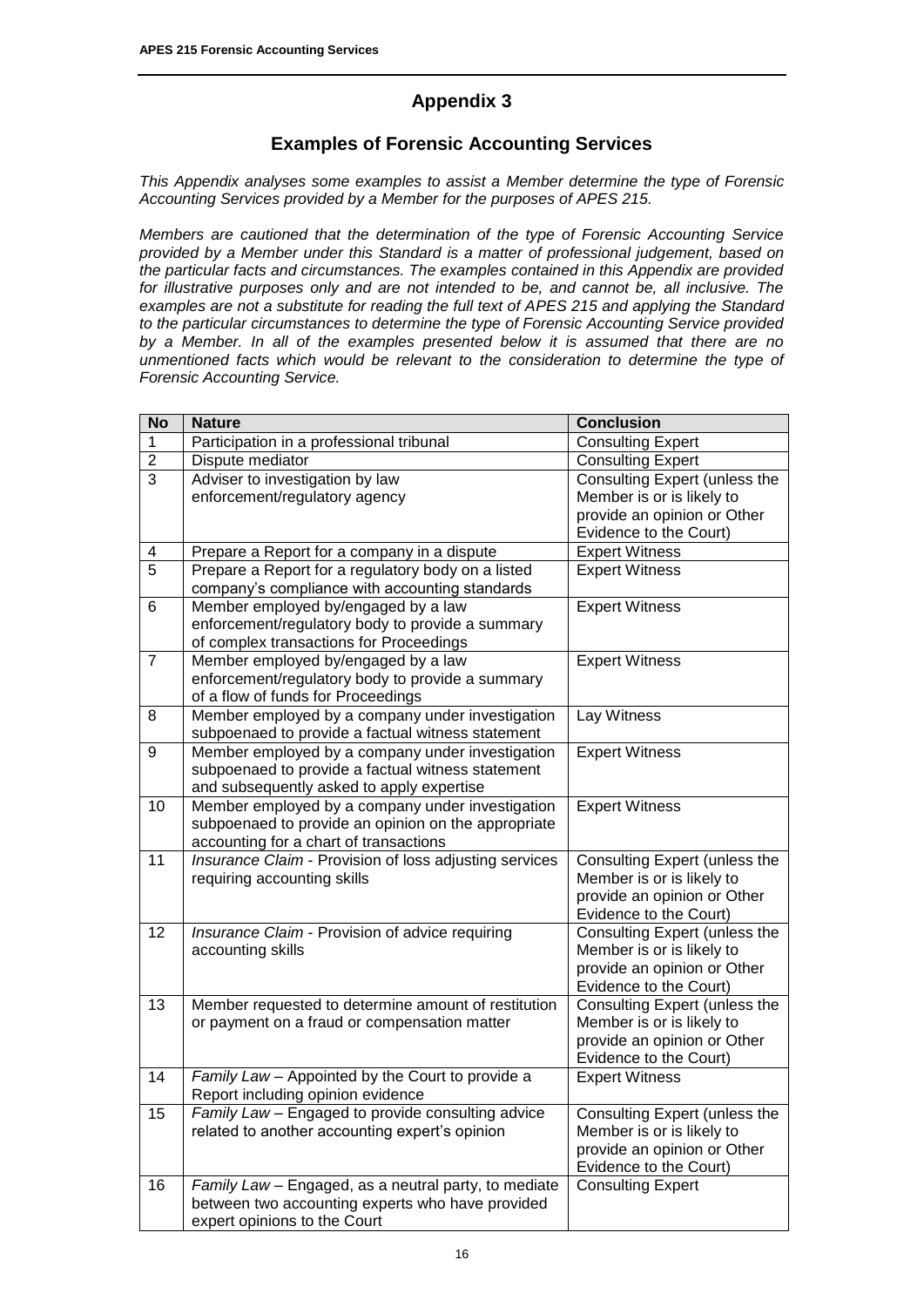| <b>No</b> | <b>Nature</b>                                                                                                                                                                                                                | <b>Conclusion</b>                                                                                             |
|-----------|------------------------------------------------------------------------------------------------------------------------------------------------------------------------------------------------------------------------------|---------------------------------------------------------------------------------------------------------------|
| 17        | Member employed by a company investigating a<br>potential criminal offence or civil matter                                                                                                                                   | <b>Investigation Service</b>                                                                                  |
| 18        | Member requested to testify facts of purchases made<br>on construction project account                                                                                                                                       | Lay Witness (unless the<br>Member is or is likely to<br>provide an opinion or Other<br>Evidence to the Court) |
| 19        | Member requested to provide an affidavit in respect<br>of processes the Member undertook as part of a<br>forensic investigation, specifically in relation to the<br>collection and securing of computer forensic<br>evidence | Lay Witness (unless the<br>Member is or is likely to<br>provide an opinion or Other<br>Evidence to the Court) |
| 20        | Member requested to give evidence in relation to the<br>Member's observations of a staff member who has<br>been charged with theft of company equipment/<br>property                                                         | Lay Witness                                                                                                   |
| 21        | Member requested to give evidence in relation to<br>observations of a motor vehicle accident in which the<br>Member was involved                                                                                             | Lay Witness                                                                                                   |
| 22        | Member employed by a revenue authority<br>undertaking an investigation into a taxpayer's affairs                                                                                                                             | <b>Expert Witness</b>                                                                                         |
| 23        | Member is employed by a regulatory agency tasked<br>with the review of a trust account in which alleged<br>irregularities have occurred                                                                                      | <b>Expert Witness</b>                                                                                         |

#### **Example 1 Participation in a professional tribunal**

*Facts:* The Member has been asked to be a member of a professional tribunal handling a disciplinary matter involving an auditor. Professional tribunals typically include disciplinary bodies of the Professional Bodies and statutory boards involved in the review of auditors and liquidators. As a member of the professional tribunal, the tribunal will be relying on the Member's specialised knowledge derived from the Member's training, study or experience in providing informed input to allow the tribunal to determine the issues to be raised and decided upon before the tribunal.

*Analysis:* **Consulting Expert** – the Member is using the Member's specialised knowledge derived from the Member's training, study or experience in accounting to provide assistance in respect of a Proceeding, but is not giving evidence (expert or lay) in the Proceedings. The Member has been chosen to be a tribunal member in part because of the Member's specialised knowledge derived from the Member's training, study or experience.

#### **Example 2 Dispute mediator**

*Facts:* The Member has been asked to be a mediator in a dispute between two parties over lost profits that would have been earned by a business but for a breach of duty. As a mediator, the Member will be neutral and impartial and will assist the parties identify the issues, such as the accounting treatment of transactions, consider options and negotiate solutions. The parties must reach their own agreement and the mediator will not make any decisions about the dispute.

*Analysis:* **Consulting Expert** – the Member is using the Member's specialised knowledge derived from the Member's training, study or experience in accounting to provide assistance to mediate the Proceeding, but is not giving evidence (expert or lay) in the Proceedings. The Member has been chosen to be the mediator in this matter in part because of the Member's specialised knowledge derived from the Member's training, study or experience in accounting.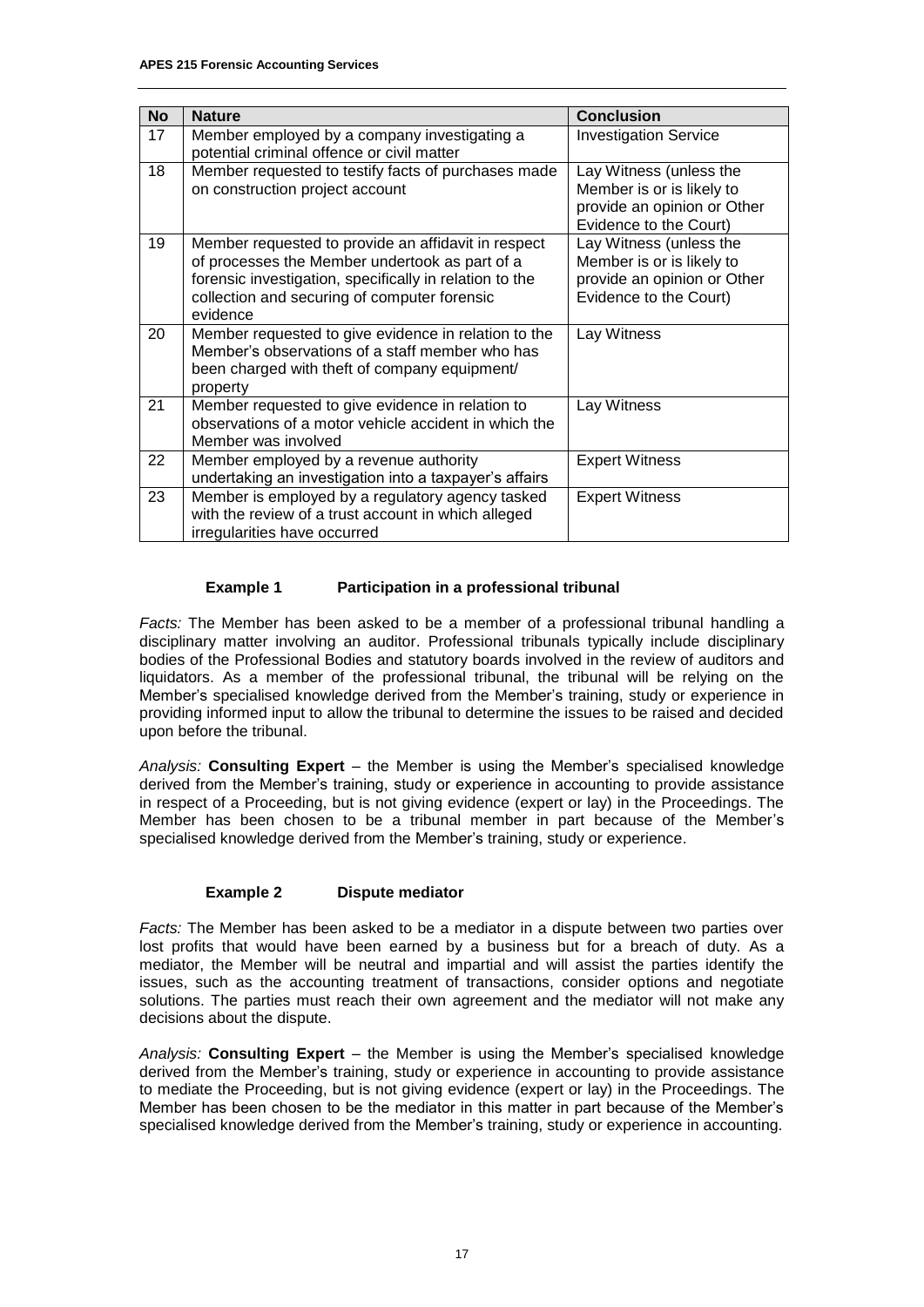#### **Example 3 Adviser to investigation by law enforcement/regulatory agency**

*Facts:* The Member has been asked to be an adviser to an investigation being conducted by a law enforcement/regulatory agency. The Member's specialised knowledge derived from the Member's training, study or experience in accounting will be used in providing advice (written and/or oral) to members of the investigation team on accounting issues and transactions that are, or are intended to be, investigated. The Member can act as an adviser to the investigation even when Proceedings are contemplated or have commenced. It is not envisaged that the Member will be required to provide evidence and/or a report in the Proceedings (if any) arising from the investigation.

*Analysis:* **Consulting Expert** – the Member is using the Member's specialised knowledge derived from the Member's training, study or experience in accounting to provide assistance to the investigation, but is not giving evidence (expert or lay) in the Proceedings. The Member has been chosen to assist in the investigation in part because of the Member's specialised knowledge derived from the Member's training, study or experience in accounting.

However, if during this process, it is decided that the Member either is, or is likely, to give expert evidence (an opinion or Other Evidence) in this matter, then it would become an **Expert Witness Service** from that time. Where, during the conduct of an Engagement, the scope of work changes significantly, a Member in Public Practice should amend and reissue the Terms of Engagement, particularly where it will result in an Expert Witness Service.

#### **Example 4 Prepare a Report for a company in a dispute**

*Facts:* The Member has been asked by a company involved in a dispute, or the company's legal advisers, to prepare a Report to quantify the lost profits that would have been earned by a business but for a breach of duty or a breach of contract. It is highly likely that the Report will be produced in Court in relation to legal action that is contemplated or has been commenced by the company. It is also highly likely that the Member will have to give evidence in the Court about matters covered in the Report. The Member's specialised knowledge derived from the Member's training, study or experience in accounting will be used in assessing the issues in dispute and preparing the Report. The Report will express opinions about the lost profits that would have been earned by a business but for a breach of duty.

*Analysis:* **Expert Witness** – the Member is using the Member's specialised knowledge derived from the Member's training, study or experience in accounting to provide assistance to the Court through the provision of written and/or oral evidence. As it is not lay evidence (i.e. the Member is not simply describing what the Member observed or did), it is considered expert evidence (whether or not it involves the expression of opinions).

#### **Example 5 Prepare a Report for a regulatory body on a listed company's compliance with accounting standards**

*Facts:* The Member has been asked by a regulatory body to prepare a Report on whether certain accounting standards have been complied with by a listed company. The Report will be produced in Court in relation to legal action that has been commenced by the regulatory body against directors of the company. It is also highly likely that the Member will have to give evidence in Court about matters covered in the Report. The Member's specialised knowledge derived from the Member's training, study or experience in accounting will be used in assessing the accounting standards in issue and preparing the Report. The Report will express opinions about the accounting standards that were used and whether the accounting standards were or were not complied with.

*Analysis:* **Expert Witness** – the Member is using the Member's specialised knowledge derived from the Member's training, study or experience in accounting to provide assistance to the Court through the provision of written and/or oral evidence. It is not lay evidence as the Member is expressing opinions on a matter in which the Member has specialised knowledge derived from the Member's specialist training, knowledge and experience.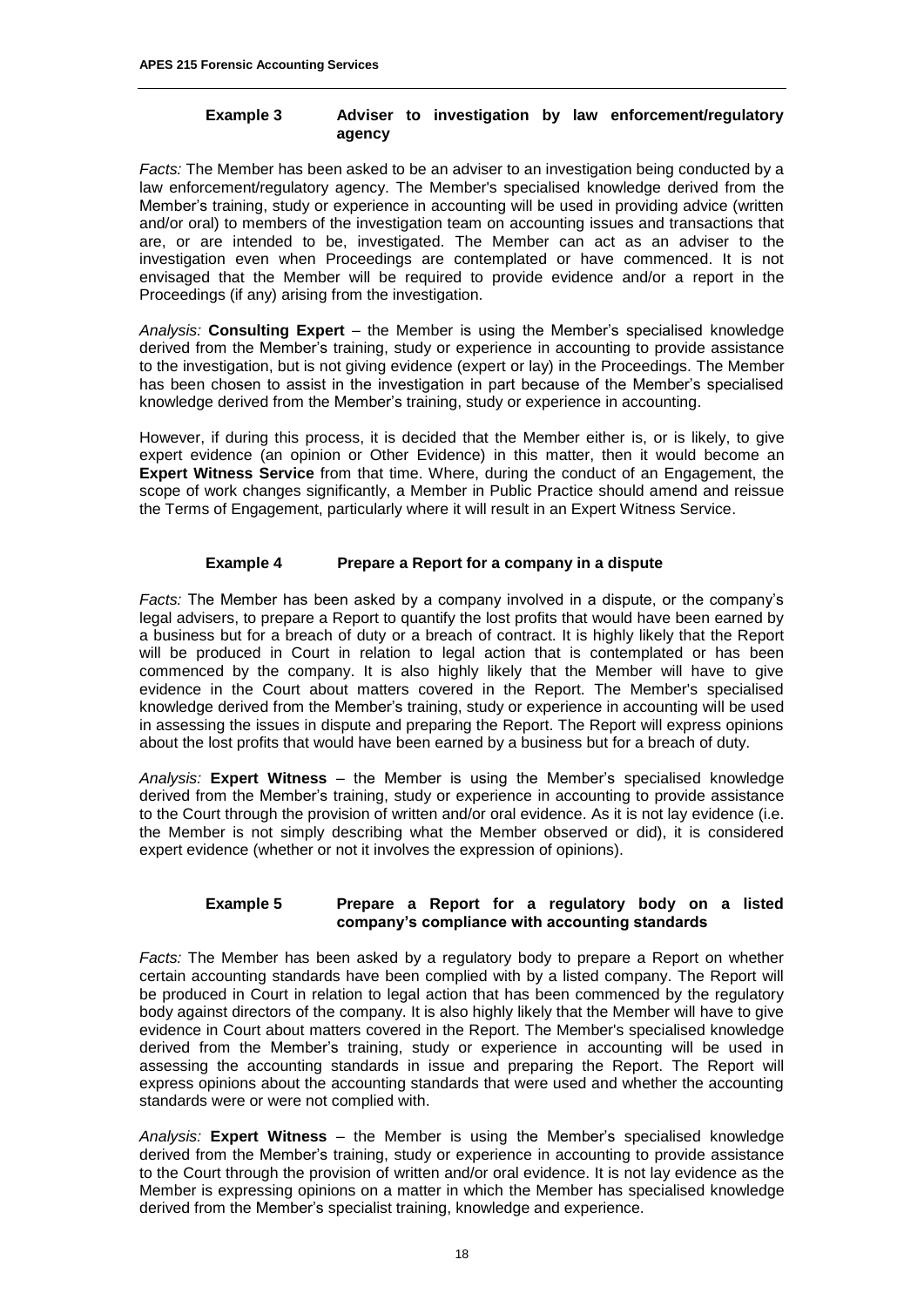#### **Example 6 Member employed by/engaged by a law enforcement/ regulatory body to provide a summary of complex transactions for Proceedings**

*Facts:* The Member is employed by a law enforcement/regulatory body and has been asked to prepare a chart or summary that summarises a number of complex transactions and related accounting journals and ledger entries. The chart or summary will be produced by the Member in Court in relation to legal action that has been commenced by the law enforcement/regulatory body. The chart or summary is likely to aid the comprehension of material that is to be produced for the Court. The Member offers no opinions in the chart or summary that has been prepared.

*Analysis:* **Expert Witness** – the Member is using the Member's specialised knowledge derived from the Member's training, study or experience in accounting to provide assistance to the Court, through the chart/summary of transactions. As it is not lay evidence (i.e. the Member is not simply describing what the Member observed or did), it is considered expert evidence (even though it may not involve the expression of opinions).

#### **Example 7 Member employed by/engaged by a law enforcement/ regulatory body to provide a summary of a flow of funds for Proceedings**

*Facts:* The Member is employed by a law enforcement/regulatory body and has been asked to prepare a chart or summary that summarises the flow of funds/money through various bank accounts and trace the use of these funds/money. The chart or summary will be produced by the Member in Court in relation to legal action that has been commenced by the law enforcement/regulatory body. The chart or summary is likely to aid the comprehension of material that is to be produced for the Court. The Member offers no opinions in the chart or summary.

*Analysis:* **Expert Witness** – the Member is using the Member's specialised knowledge derived from the Member's training, study or experience in accounting to provide assistance to the Court, through the chart/summary of transactions. As it is not lay evidence (i.e. the Member is not simply describing what the Member observed or did), it is considered expert evidence (even though it may not involve the expression of opinions).

#### **Example 8 Member employed by a company under investigation subpoenaed to provide a factual witness statement**

*Facts:* The Member is or was employed by a company that has been the subject of an investigation by a law enforcement/regulatory body which has subsequently asked or subpoenaed the Member to provide a witness statement covering the Member's involvement in and observations of specific transactions and activities of the company without drawing on the Member's specialised knowledge derived from the Member's training, study or experience.

*Analysis:* **Lay Witness** – the Member is not using the Member's specialised knowledge derived from the Member's training, study or experience to provide assistance to the law enforcement/regulatory body, and hence to the Court, through the Member's observations made. As the Member is simply describing what the Member observed or did, it is not considered expert evidence.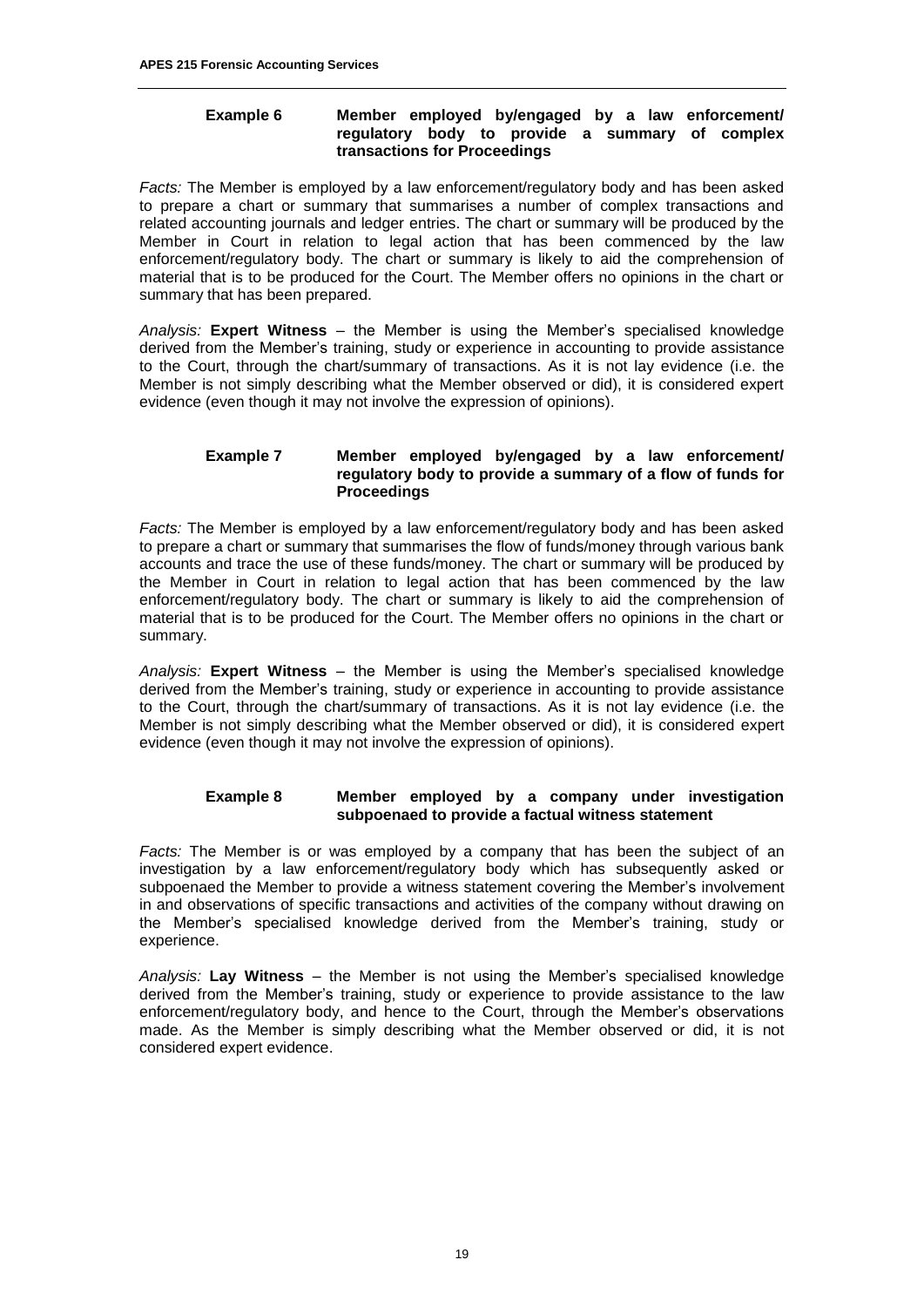#### **Example 9 Member employed by a company under investigation subpoenaed to provide a factual witness statement and subsequently asked to apply expertise**

*Facts:* The Member is or was employed by a company that has been the subject of an investigation by a law enforcement/regulatory body which has subsequently asked or subpoenaed the Member to provide a witness statement covering the Member's involvement in and observations of specific accounting transactions and activities of the company without drawing on the Member's specialised knowledge derived from the Member's training, study or experience. Upon examination during the Court proceedings the Member is asked to provide an opinion to aid the Court in understanding accounting records presented as evidence.

*Analysis:* **Expert Witness** – the Member is using the Member's specialised knowledge derived from the Member's training, study or experience in accounting to provide assistance to the Court, in support of the Member's observations made. Since the Member has subsequently been asked to provide an opinion on a matter in which the Member has specialised knowledge derived from the Member's training, study or experience, it is not lay evidence.

When the Member is asked to provide an opinion or Other Evidence in Court proceedings, then it would become an **Expert Witness Service** from that time.

#### **Example 10 Member employed by a company under investigation subpoenaed to provide an opinion on the appropriate accounting for a chart of transactions**

*Facts:* Similar facts to Example 8, but the Member is required to give the Member's opinions on what the reasons for the transactions were and/or whether they were in accordance with generally accepted accounting practice.

*Analysis:* **Expert Witness** – the Member is using specialised knowledge derived from the Member's training, study or experience in accounting to provide assistance to the law enforcement/regulatory body, and hence to the Court, through the chart/summary of transactions. As it is not lay evidence (i.e. the Member is not simply describing what the Member observed or did), it is considered expert evidence (even though it may not involve the expression of opinions).

#### **Example 11** *Insurance Claim –* **Provision of loss adjusting services requiring accounting skills**

*Facts:* The Member is assigned to provide loss adjusting services in respect of an insurance claim that involve use of the Member's specialised knowledge derived from the Member's training, study or experience in accounting. The Member is to assess the claim value with respect to both material damage and business interruption in accordance with the insurance policy.

*Analysis:* **Consulting Expert** – the Member is using specialised knowledge derived from the Member's training, study or experience in accounting to provide assistance to one party in the matter (i.e. the insurance company or the insured), but is not (at least initially) engaged to give evidence (expert or lay) in the Proceedings. It is to be presumed that the Member has been chosen to assist because of the Member's specialised knowledge derived from the Member's training, study or experience in accounting.

However, if during this process, it is decided that the Member either is, or is likely to be asked, to provide an opinion or Other Evidence to the Court in the matter, then it would become an **Expert Witness Service** from that time. Where, during the conduct of an Engagement, the scope of work changes significantly, a Member in Public Practice should amend and reissue the Terms of Engagement, particularly where it will result in an Expert Witness Service.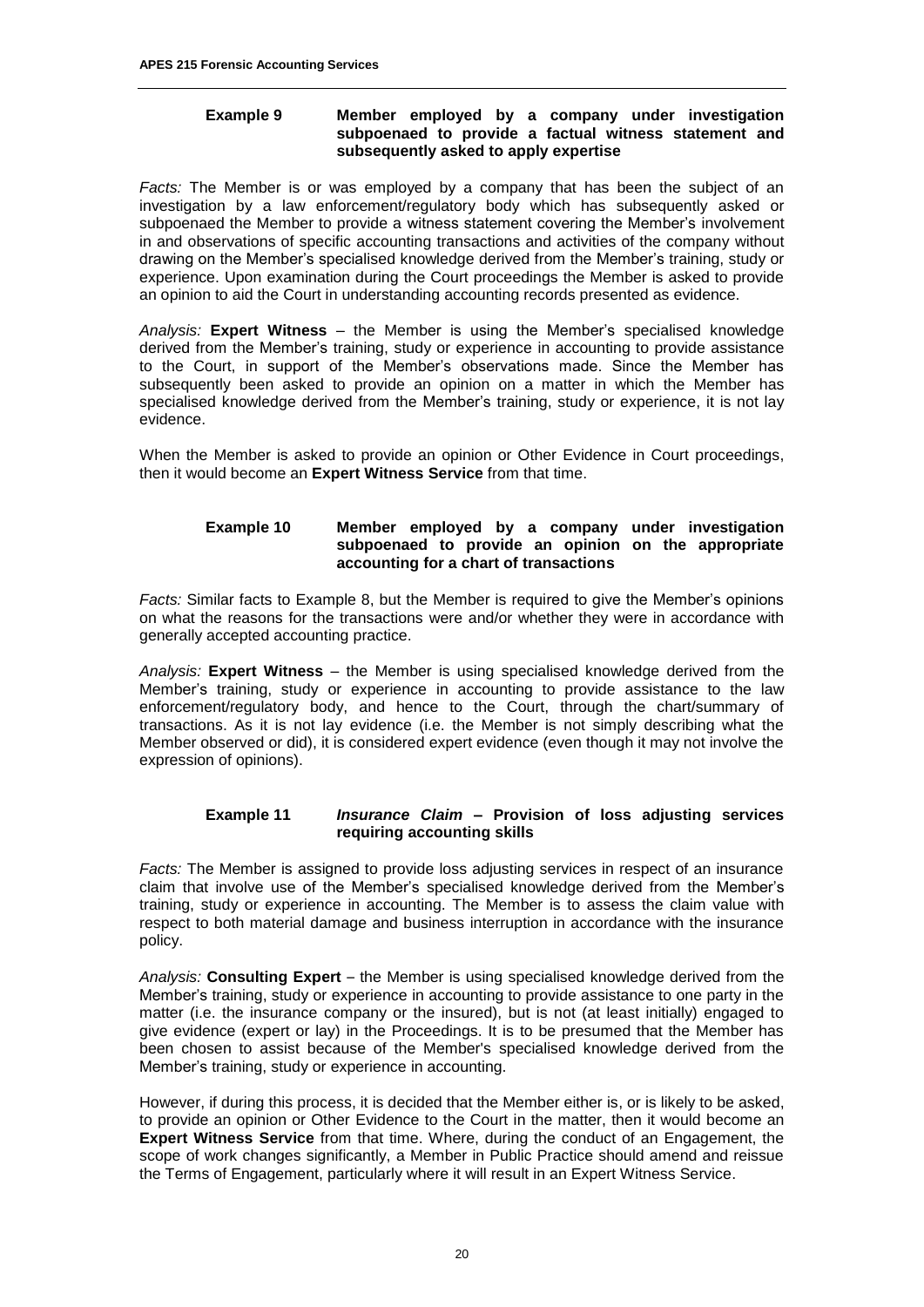#### **Example 12** *Insurance Claim* **– Provision of advice requiring accounting skills**

*Facts:* The Member has been asked to determine the appropriate amount of compensation a claimant is entitled to under an income protection (or similar) insurance policy or statutory scheme. The Member's specialised knowledge derived from the Member's training, study or experience will be used in providing advice (written and/or oral) to the Employer, statutory agency or insurance company on the claimant's entitlements. It is not envisaged that the Member will be required to provide evidence and/or a report to the Court in the Proceedings (if any) arising from the assessment.

*Analysis:* **Consulting Expert** – the Member is using specialised knowledge derived from the Member's training, study or experience in accounting to provide assistance to the investigation, but is not giving evidence (expert or lay) in the Proceedings. It is to be presumed that the Member has been chosen to undertake the assessment in part because of the Member's specialised knowledge derived from the Member's training, study or experience in accounting.

However, if during this process, it is decided that the Member either is, or is likely, to give an opinion or Other Evidence in this matter then it would become an **Expert Witness Service**  from that time. Where, during the conduct of an Engagement, the scope of work changes significantly, a Member in Public Practice should amend and reissue the Terms of Engagement, particularly where it will result in an Expert Witness Service.

#### **Example 13 Member requested to determine amount of restitution or payment on a fraud or compensation matter**

*Facts:* The Member has been asked to determine the amount of restitution or overpayment in a fraud or compensation matter based on the evidence obtained up until that time. The Member's specialised knowledge derived from the Member's training, study or experience will be used in providing advice (written and/or oral) to members of the investigation team on the amount of restitution or overpayment. It is not envisaged that the Member will be required to provide evidence and/or a report to the Court in the Proceedings (if any) arising from the review/assessment.

*Analysis:* **Consulting Expert** – the Member is using specialised knowledge derived from the Member's training, study or experience in accounting to provide assistance to the investigation, but is not giving evidence (expert or lay) in the Proceedings. It is to be presumed that the Member has been chosen to undertake the assessment in part because of the specialised knowledge derived from the Member's training, study or experience in accounting.

However, if during this process, it is decided that the Member either is, or is likely, to give an opinion or Other Evidence in this matter then it would become an **Expert Witness Service** from that time. Where, during the conduct of an Engagement, the scope of work changes significantly, a Member in Public Practice should amend and reissue the Terms of Engagement, particularly where it will result in an Expert Witness Service.

#### **Example 14** *Family Law –* **Appointed by the Court to provide a Report including opinion evidence**

*Facts:* The Member is appointed by the Court following representations by the parties' solicitors to provide a Report for both parties to the dispute including opinion evidence on valuation and accounting matters.

*Analysis:* **Expert Witness** – the Member is using the Member's specialised knowledge derived from the Member's training, study or experience to provide a written Report as a joint expert to the Court. It is not lay evidence as the Member is expressing opinions and/or providing Other Evidence on a matter or matters in which the Member has specialised knowledge derived from the Member's training, study or experience.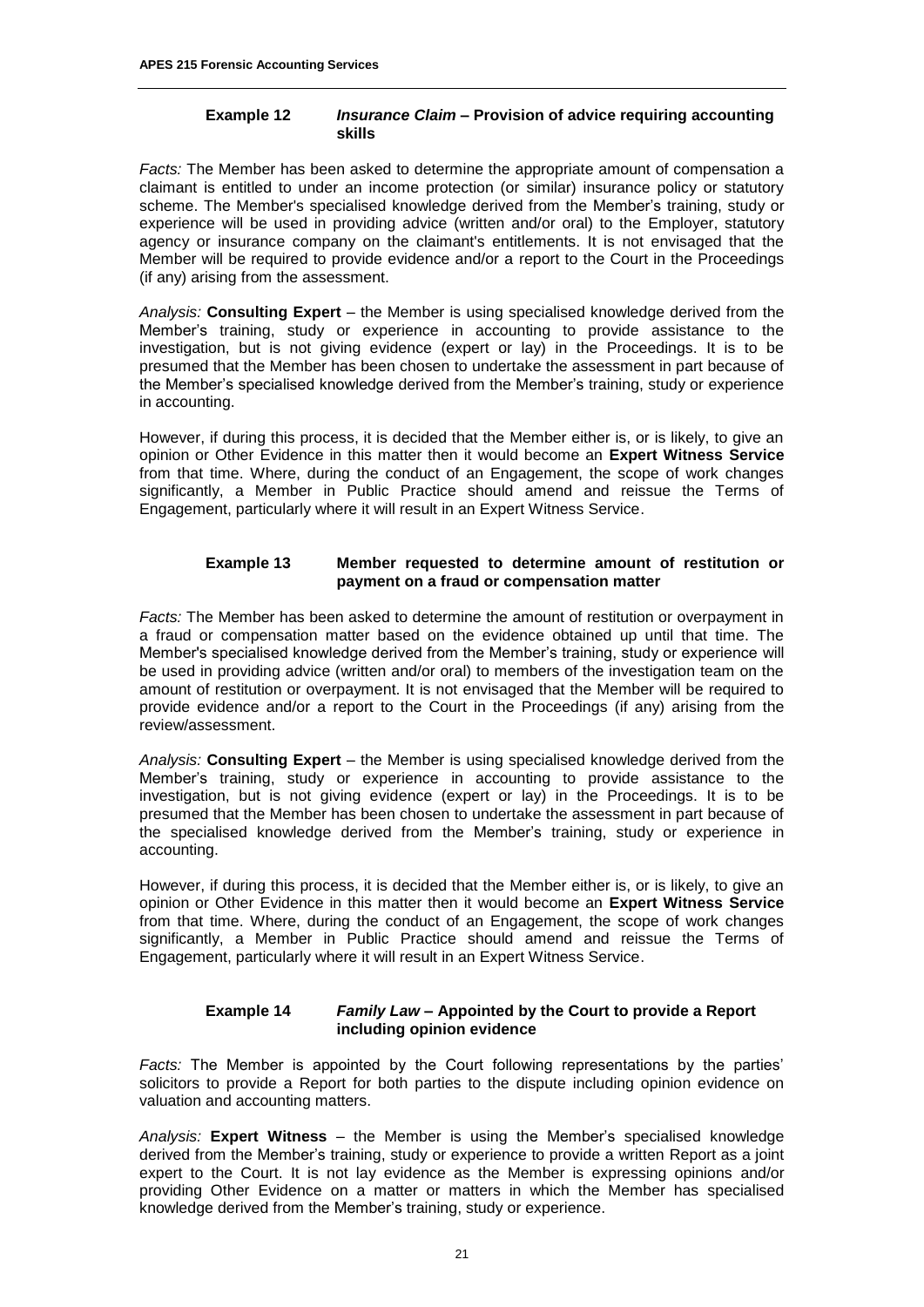#### **Example 15** *Family Law –* **Engaged to provide consulting advice related to another accounting expert's opinion**

*Facts:* The Member is asked by one of the parties to a matrimonial dispute to provide consulting advice (as a "shadow") in relation to another accounting expert's opinion. When asked, the Member is not expected to file a report giving the Member's opinion to the Court, but merely to assist the instructing party and their solicitor.

*Analysis:* **Consulting Expert** – the Member is using the Member's specialised knowledge derived from the Member's training, study or experience in accounting to provide assistance to one party to the dispute, but is not giving evidence (expert or lay) in the Proceedings. The Member has been chosen to assist because of the Member's specialised knowledge derived from the Member's training, study or experience in accounting.

However, if during this process, it is decided that the Member either is, or is likely, to be asked to provide an opinion or Other Evidence to the Court in the matter, then it would become an **Expert Witness Service** from that time. Where, during the conduct of an Engagement, the scope of work changes significantly, a Member in Public Practice should amend and reissue the Terms of Engagement, particularly where it will result in an Expert Witness Service.

#### **Example 16** *Family Law –* **Engaged, as a neutral party, to mediate between two accounting experts who have provided expert opinions to the Court**

*Facts:* The Member is asked by the solicitors for both parties to a matrimonial dispute to mediate between two accounting experts who have provided expert opinions on the valuation of business assets with the parties to the dispute present at the mediation. As a mediator the Member will be neutral and impartial and will assist the parties identify the issues between the two expert valuers, consider options and negotiate solutions. The parties must reach their own agreement and the mediator will not make any decisions about the dispute.

*Analysis:* **Consulting Expert** – the Member is using the Member's specialised knowledge derived from the Member's training, study or experience in accounting to provide assistance to mediate the Proceedings, but is not giving evidence (expert or lay) in the Proceedings. The Member has been chosen to be the mediator in this matter in part because of the Member's specialised knowledge derived from the Member's training, study or experience in accounting.

#### **Example 17 Member employed by a company investigating a potential criminal offence or civil matter**

*Facts:* The Member is asked by the Member's Employer to undertake or assist in investigating a potential criminal offence or civil matter with the intention of identifying the facts, determine the financial implications/overpayment/amount inappropriately obtained and ultimately assisting the Employer to understand the situation and make a fully informed decision on what action should be taken. It is not envisaged that the Member will be required to provide evidence and/or a report to the Court in the Proceedings (if any) arising from the investigation.

*Analysis:* **Investigation Service** – the Member is using specialised knowledge derived from the Member's training, study or experience in accounting in the investigations to assist the Employer in understanding the matter and assist in determining what action should be taken, but is not giving evidence (expert or lay) in the Proceedings. The Member has been chosen to investigate this matter in part because of the Member's specialised knowledge derived from the Member's training, study or experience in accounting.

However, if during this process, it is decided that the Member either is, or is likely to be asked, to provide an opinion or Other Evidence to the Court in the matter, then it would become an **Expert Witness Service** from that time.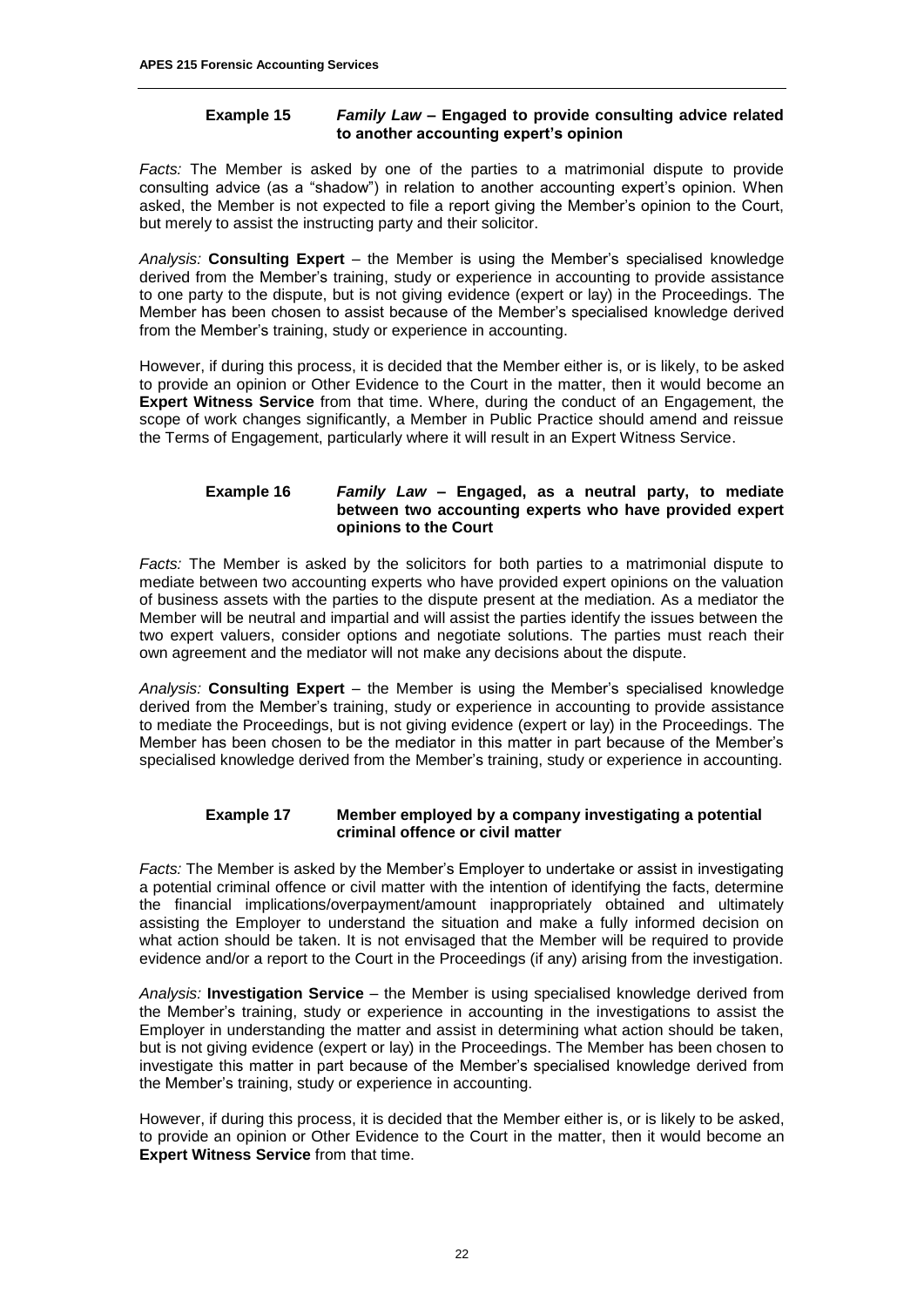#### **Example 18 Member requested to testify facts of purchases made on construction project account**

*Facts:* The Member is employed as a project accountant on a construction project. The Member has been asked by the Member's Employer to appear in Court to provide a statement on the total amount of purchases made on account for a recently completed construction project which is in legal dispute. The Member's participation is restricted to providing a factual representation of the purchases processed by the Member in the project accounting ledger and the fact that the Member observed the construction project in progress. It is not envisaged that the Member will be required to provide an opinion and/or Other Evidence and/or provide a Report to the Court in the Proceedings. The terminology used in the Member's statement is expressed in a manner that the Court can understand without technical accounting assistance.

*Analysis:* **Lay Witness** – the Member is not using specialised knowledge derived from the Member's training, study or experience in accounting in the statement to assist the Court in understanding the matter and assist in determining what action should be taken, and is not giving expert evidence in the Proceedings. The Member has been chosen to participate in this matter only due to the Member's employment on the project team.

However, if during this process, it is decided that the Member either is, or is likely, to be asked to provide an opinion or Other Evidence in Court proceedings, then it would become an **Expert Witness Service** from that time.

#### **Example 19 Member requested to provide an affidavit in respect of processes the Member undertook as part of a forensic investigation, specifically in relation to the collection and securing of computer forensic evidence**

*Facts:* A Member has been engaged to assist with the identification, collection and secure storage of electronic evidence held by an organisation. The Member provides an affidavit/statement detailing the actions and steps taken to perform the above Engagement or Assignment. The Member has been subpoenaed to Court to give this evidence.

*Analysis:* **Lay Witness** – the Member is not using the Member's specialised knowledge derived from the Member's training, study or experience in accounting in the statement to assist the Court in understanding the matter nor is the Member assisting the Court in determining what action should be taken. The Member has been chosen to participate in this matter only because of the Member's skills in electronic evidence retrieval, without any analysis or examination of the underlying evidence collected.

However, if at any stage during this process, it is decided that the Member either is, or is likely to have the additional responsibility of providing an opinion or Other Evidence in relation to the summarising or charting of that evidence collected using specialised knowledge derived from the Member's training, study or experience then it would become an **Expert Witness Service** from that time. Where, during the conduct of an Engagement, the scope of work changes significantly, a Member in Public Practice should amend and reissue the Terms of Engagement, particularly where it will result in an Expert Witness Service.

#### **Example 20 Member requested to give evidence in relation to the Member's observations of a staff member who has been charged with theft of company equipment/property**

*Facts:* The Member is employed as an accountant by an accounting firm. The Member was present when another staff member allegedly took a laptop, mobile phone and other company equipment from the office to their home and was involved in some discussion surrounding the alleged theft with the staff member who has been charged. The Member has provided a witness statement/affidavit about the Member's observations and discussions with the accused and has been subpoenaed to Court to provide evidence about this matter. The Member's participation is restricted to providing a factual account of the Member's observations and discussions leading up to and after the alleged theft.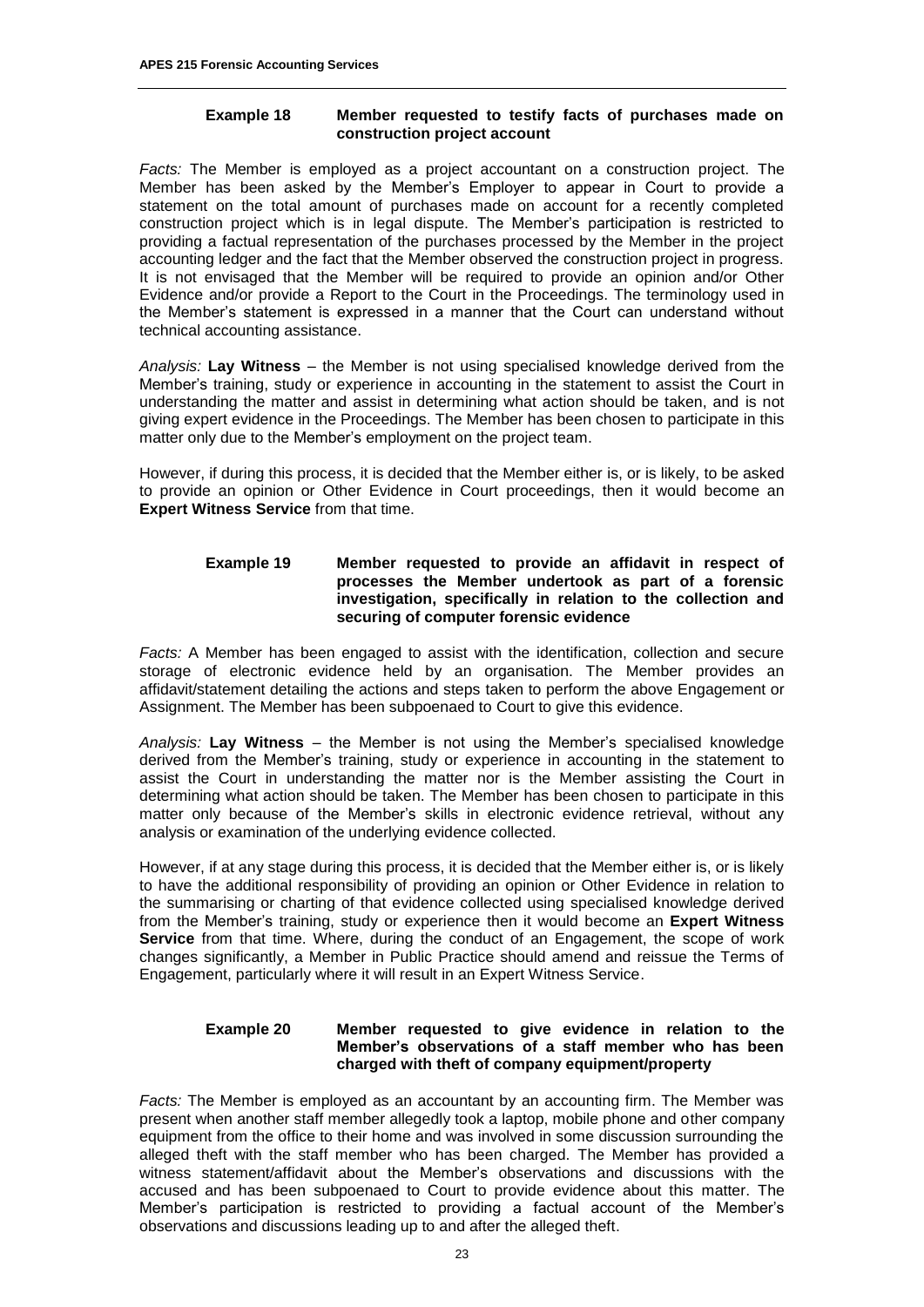*Analysis:* **Lay Witness** – the Member is not using specialised knowledge derived from the Member's training, study or experience in accounting in the statement/affidavit to assist the Court in understanding the matter nor is the Member assisting the Court in determining what action should be taken. The Member has been chosen to participate in this matter solely because of what the Member had witnessed.

#### **Example 21 Member requested to give evidence in relation to observations of a motor vehicle accident in which the Member was involved**

*Facts:* The Member is employed as an accountant and was involved in a motor vehicle accident where the Member was driving a vehicle and was not at fault for the accident. The at fault driver has been charged with criminal offences as a result of the motor vehicle accident. The Member has provided a witness statement/affidavit setting out the Member's observations and knowledge of the circumstances surrounding the motor vehicle accident. The Member has been subpoenaed to Court to give this evidence.

*Analysis:* **Lay Witness** – the Member is not using specialised knowledge derived from the Member's training, study or experience in accounting in the statement/affidavit to assist the Court in understanding the matter nor is the Member assisting the Court in determining what action should be taken. The Member has been chosen to participate in this matter only because of the Member's involvement in the motor vehicle accident and what the Member had witnessed.

#### **Example 22 Member employed by a revenue authority undertaking an investigation into a taxpayer's affairs**

*Facts:* The Member is employed by a government revenue authority and is undertaking a review of a taxpayer's affairs in connection with a Proceeding, and with a view to providing a Report on the findings to the Court. The work is likely to result in an assessment or amended assessment for the taxpayer as there are alleged breaches of the applicable tax legislation.

*Analysis:* **Expert Witness** – the Member is using the Member's specialised knowledge derived from the Member's training, study or experience in accounting and taxation knowledge to formulate the Report and the conclusions contained therein to the Court. In this situation, the Member will be expressing an opinion or providing Other Evidence about the interpretation of the relevant legislation, its application to the factual findings concerning specific items of the review and whether the alleged breaches result in an unidentified liability (or overpayment). It is not lay evidence as the Member is expressing opinions and/or providing Other Evidence on matters in which the Member has specialised knowledge derived from the Member's training, study or experience.

#### **Example 23 Member is employed by a regulatory agency tasked with the review of a trust account in which alleged irregularities have occurred**

*Facts:* The Member is employed in a regulatory agency and is undertaking a review of a trust account in which alleged irregularities have occurred. The Member is tasked with performing a review and providing a Report on the findings to the Court.

*Analysis:* **Expert Witness** – the Member is using the Member's specialised knowledge derived from the Member's training, study or experience in accounting to formulate the Report to the Court. It is not lay evidence, as the Member will be expressing opinions and/or providing Other Evidence on matters in which the Member has specialised knowledge derived from the Member's training, study or experience.